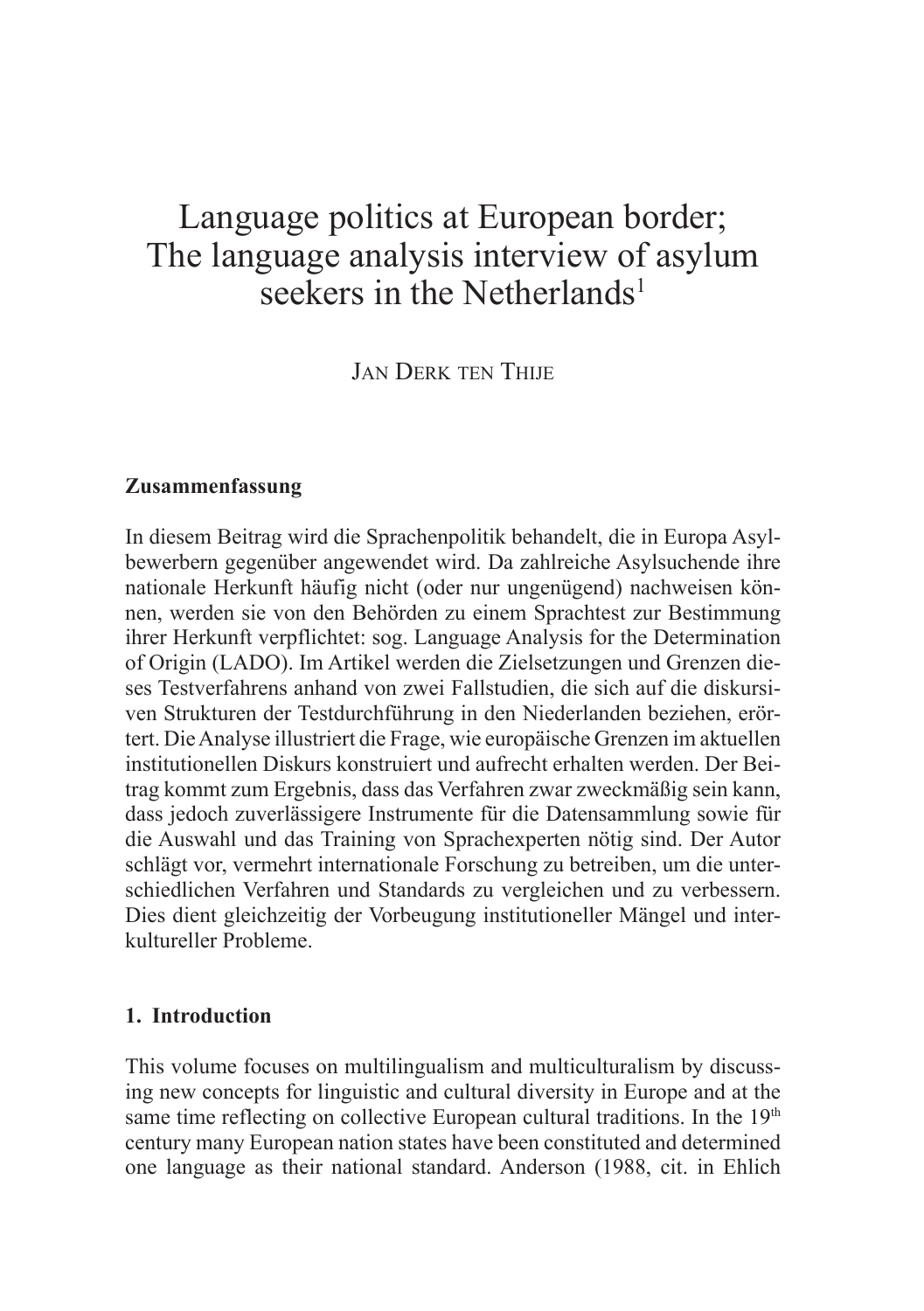2005, p 109) refers to this language political programme as the *Project Nation*. This project contained compulsory education for everybody, forced alphabetisation, and the implementation of a standard language in the administration and in the legal system, and applied this national standard language in economic transactions and, finally, in science and humanities. Other contributions to this volume (Hogan-Brun, Duchêne, Jurt, Kreis, Mäder, Richter, and Stickel) document how this language political programme which has been adopted ever since the 18th century has resulted in the hegemony of national languages over a number of minority languages in Europe. These linguistic and cultural minorities have been suppressed systematically and marginalised throughout the past centuries. The proclamation of the European Union in the  $20<sup>th</sup>$  century brought some protection for these linguistic minorities by setting up the Maintenance Programmes for regional linguistic minorities (Coulmas 1991). They were documented carefully and their maintenance is nowadays supported. Labour migration and globalisation in the  $20<sup>th</sup>$  century added further linguistic minorities to the European multilingual landscape. Linguistic diversity therefore is an important European characteristic in the 21<sup>st</sup> century.

Multilingualism attracts both academic and political attention in the European unification process. One can state that a new supranational policy has been proclaimed that – in contrast to the former *Project Nation –* could be called *Project Europe*. The latter programme was initially established on the basis of economic purposes. However, with the installation and constitution of many supranational administrative European institutions in the past decade the consequences of *Project Europe* now reach the everyday life of all European citizens. Although language policy has never been the primary scope of the supranational European cooperation, nowadays the question of multilingualism and linguistic diversity is placed fairly high on the European agenda. As from 2006 the European commission has a special commissary for multilingualism.

In this paper I discuss one aspect of the European language policy which is directly related to diversity, namely the issue under which conditions refugees and asylum seekers are admitted to Europe. Refugees often don't have documents which legitimate their nationality. In those cases national administrations can provide them with the opportunity to make use of the Language Analysis for the Determination of Origin (= LADO). Governmental officials document and analyse the language variety spoken by the refugees by assessing the recorded speech with their native intuition or by comparing the speech with described characteristics of language varieties from the claimed regions of origin. These official reports play an important role in the final decision on their admittance. This language political practice can be considered as a test case for the language policy in multilingual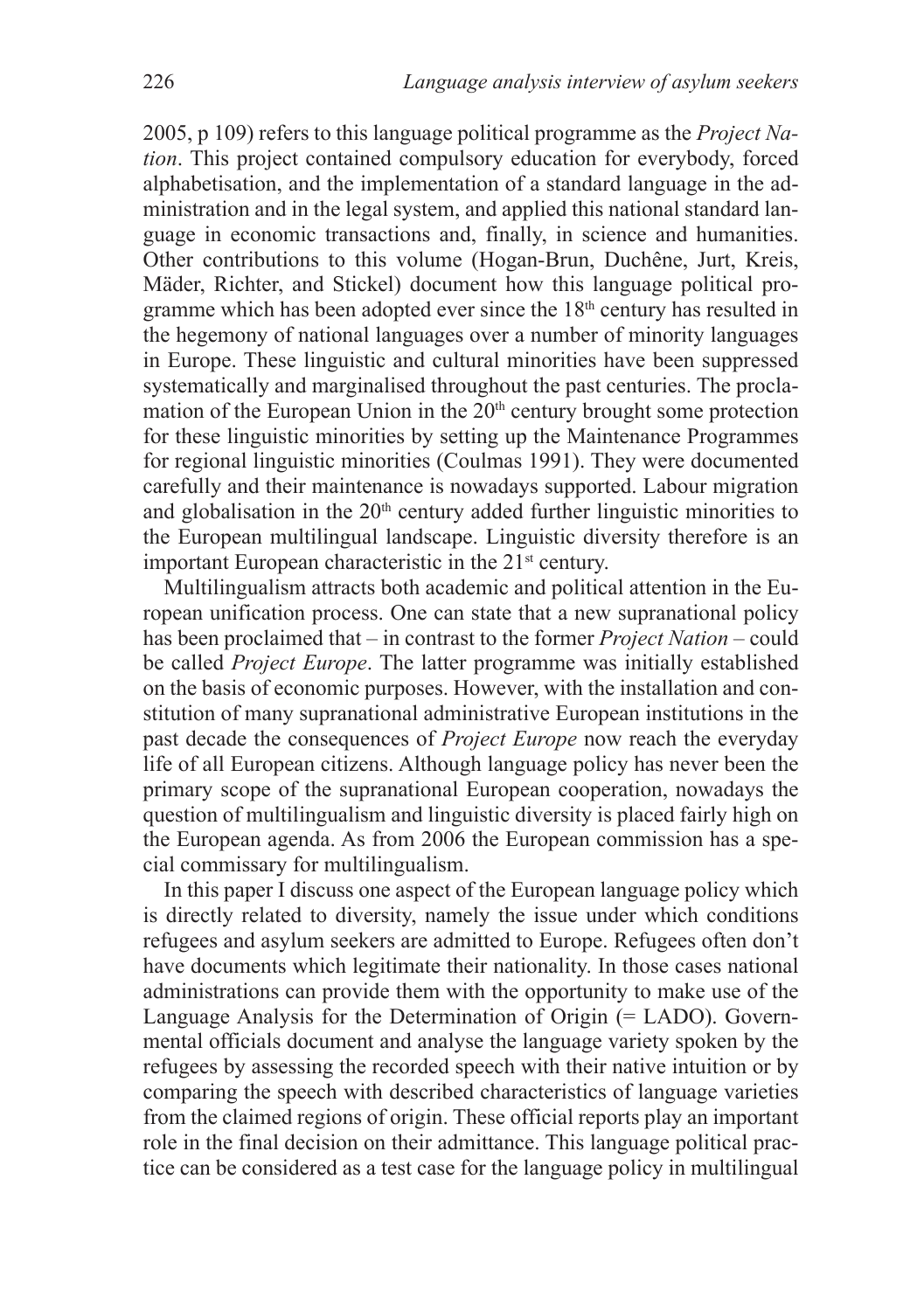Europe in general. In actual fact, the LADO procedure exemplifies the institutional tolerance of the multilingual policy of the European Union with regard to the maintenance of its external borders.

The conclusion of this paper can be summarised by the statement that LADO could be useful, but that administrations in many countries are in need of more reliable procedures (e.g. instruments for collecting reliable data and for assigning and training professional and linguistic experts). International research is needed in order to compare and improve different international institutional procedures and standards that deal with various institutional and intercultural pitfalls in different nation states in the European Union.

This paper is structured as follows. In section 2 I sketch the current developments in language policies and migration in Europe. In section 3 I characterise the position of asylum seekers in Europe with respect to the current language policy. In section 4 studies dedicated to the language analysis of asylum seekers are summarised. Section 5 contains two case studies regarding the discursive structures of asylum interviews in the Netherlands. These studies exemplify the question as to how European borders are realised and maintained in the discourse between functionaries and asylum seekers.

## **2. Language policies and migrations in Europe**

Throughout, roughly speaking, the past ten years a noticeable increase in the research on multilingualism has been observable, a fact which was not least stimulated by the challenges set by the European motto, *unity in diversity, which also reflects the linguistic situation in Europe (e.g. Auer / versity, which also reflects the linguistic situation in Europe (e.g. Auer /* Wei 2007). Although attention is paid to diversity and multilingualism, institutional official procedures consider the traditional model determined by the *Project Nation* (Anderson ibid.) as their conceptional framework. This means that the relationship between *one* standard language and *one* nation state is still the leading ideological principle. In actual fact, deviant linguistic situations as found in Belgium and Switzerland with their multilingual constellations did not affect the fundaments of the *Project Nation* in other European countries in the past. The central claim of this paper is that this principle is being applied with regard to the issue of how refugees and migrants are treated when they want to enter the European Community. In actual fact, language has become an important and even decisive factor at the borders of the European Community as other formalities have disappeared as a consequence of the European unification. Two recent cases will be discussed.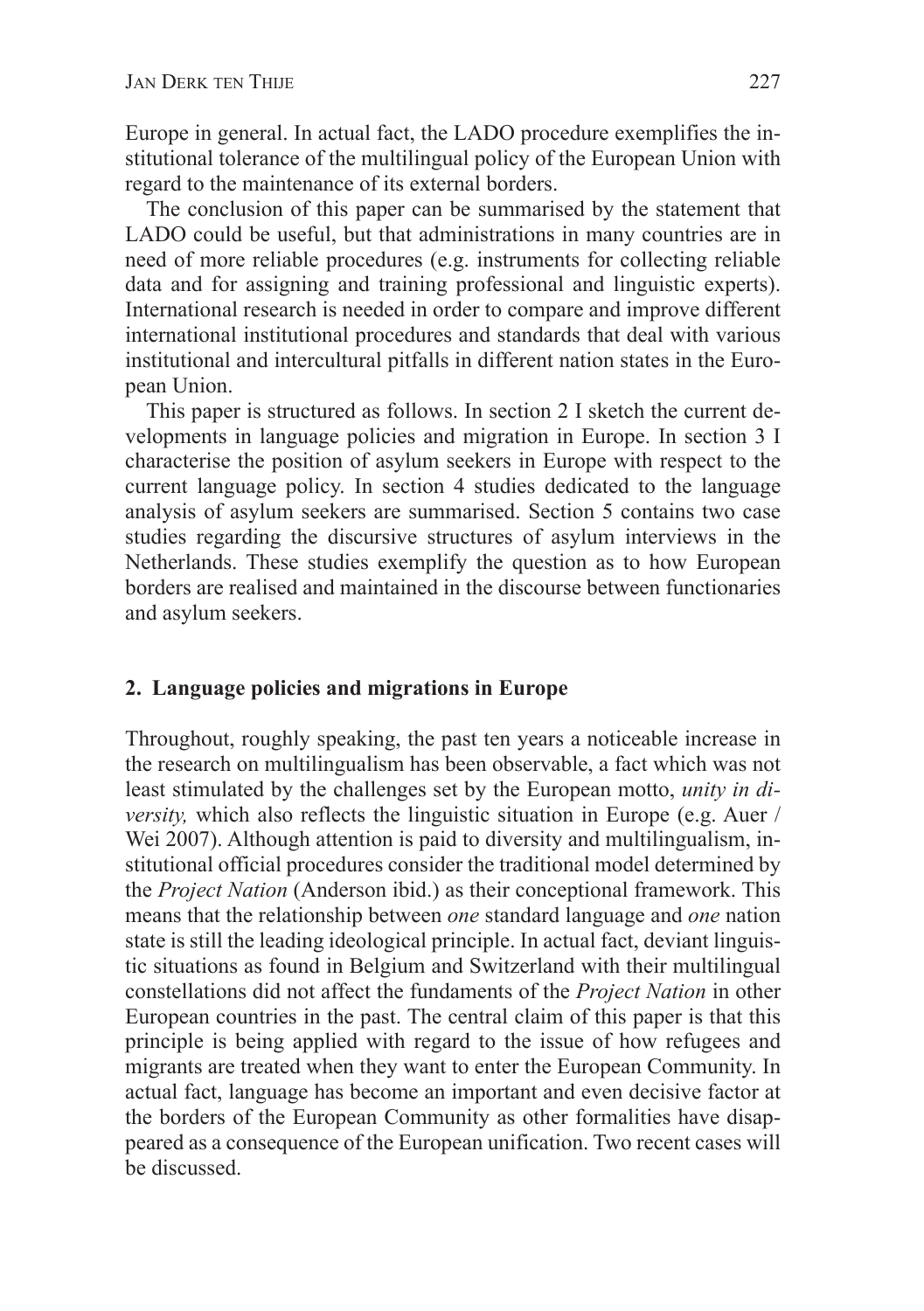Firstly, the decision to admit migrants to Europe depends not only on their income, professional education and family relationships, but also on their language proficiency in the national language of the nation they want to immigrate to. Consequently, the administration in various European countries developed language tests in order to assess and select immigrants while they are still based in their country of origin. New assessment techniques have been developed in order to test the language proficiencies of immigrants per telephone in the embassies of the emigration countries (e.g. for the Dutch immigration policy Boutachekourt et al. 2003). These assessment procedures and situations are examples of what Gumperz (1982) called *gate keeping discourse*. I will not elaborate on this development. However, it is important to emphasise how the *Project Nation* has found a new application of its principle. Migrants are only allowed to enter European nations if they have a sufficient command of the national standard languages of the respective European nations.

In this context, one could discuss the consequences of a complementary language policy that would test and assess the multilingual and intercultural competencies of immigrants at the European border. The question should be discussed as to how the linguistic and intercultural expertise of the migrants contributes to multilingualism and multiculturalism in Europe. One could say that migrants strengthen the *Project Europe* by their intercultural and multilingual competences (Hellinger and Pauwels 2007). These considerations should also be part of the *Project Europe* that is discussed in this volume.

As has been mentioned before, another gate keeping situation has recently been institutionalized at European borders. I refer to the Language Analysis for the Determination of Origin (LADO) procedure. This gate keeping situation also depends on the language proficiency of the client. However, these assessments do not concern the national languages of the European nations, but rather the languages of the regions of origin of the refugees and asylum seekers in other parts of the world. In actual fact, the one-to-one relation between language and nation is still the underlying principle (e.g. Maryns 2005). Functionaries of the guarding administrations presuppose the same sort of one-to-one identity between the language and the former residence in the emigration countries as has been established in the European history. If asylum seekers or refugees request to migrate to Europe they have to report in interviews on the reasons for their flight and on their exact journey to Europe (see for the Dutch procedure Doornbos 2003). Subsequently, officials may decide to subject them to the LADO procedure.

It is interesting to put forward the question of how the *Project Nation* is determined in the development of the LADO procedure. In this paper I ar-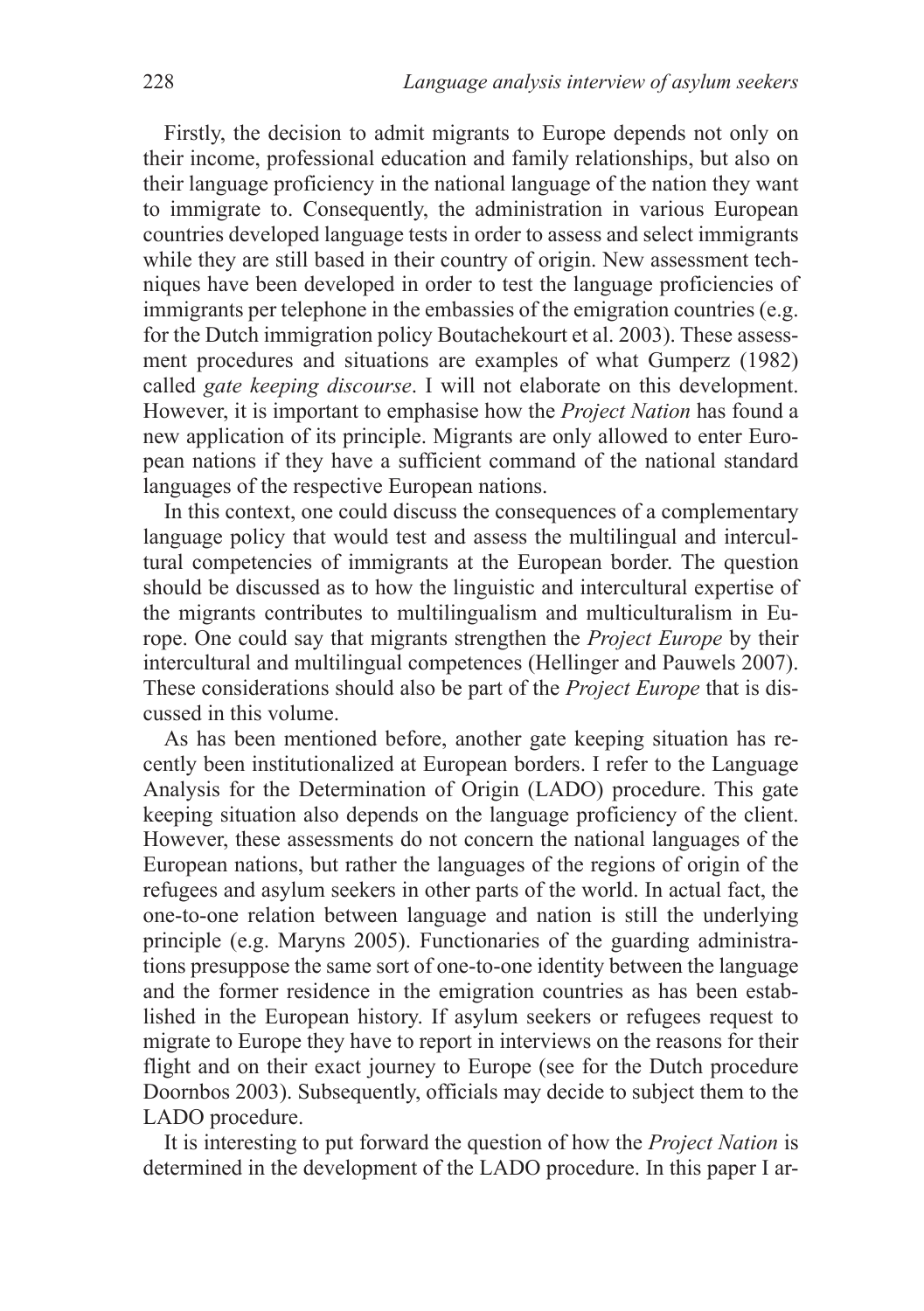gue that the European admittance policies still take the principle of 'one nation one language' as the starting point of the procedure. The question can be put forward whether this principle, that may be correct within European countries, is in fact suitable and applicable in other parts of the world. In actual fact, the borders of nation states in Africa were determined at the drawing tables of the European colonists. They did not consider local linguistic peculiarities as important grounds to be considered when determining African borders (e.g. Thelwall 2007). Nowadays, multilingualism is accepted as a fundament of nations in a large number of countries all over the world. This means that the principle of one language one nation is not applicable in many countries around the world. Hence, the problems with respect to the LADO procedure that are discussed in this paper are built on the basic principle of the *Project Nation*. This principle is transferred to other parts of the world whenever refugees or asylum seekers apply for admittance at European borders.

# **3. Asylum seekers in Europe**

In order to be able to consider the historical background of the LADO procedure in the Netherlands, one requires some insight into the number of applications of asylum seekers in Europe in the last decade. In figure 1 the figures for applications in the period between 1992 and 2006 are presented.

| Country of asylum     | 1992    | 1994    | 1996   | 1998   | 2000   | 2002    | 2004   | 2006   |
|-----------------------|---------|---------|--------|--------|--------|---------|--------|--------|
| Belgium               | 17,398  | 14,456  | 12,412 | 21,965 | 42,677 | 18,810  | 15,360 | 11,590 |
| <b>Denmark</b>        | 13.884  | 6,651   | 5,891  | 5,699  | 10,077 | 6,070   | 3,240  | 1,920  |
| <b>Finland</b>        | 3,634   | 836     | 711    | 1,272  | 3,170  | 3.440   | 3,860  | 2,290  |
| France                | 28.872  | 25.791  | 17,283 | 22,375 | 38,747 | 58,970  | 58,550 | 30,690 |
| Germany               | 438.840 | 127.210 | 11,367 | 98.644 | 78,698 | 71,130  | 35,610 | 21,030 |
| <b>Netherlands</b>    | 20,346  | 52,576  | 22,857 | 45,217 | 43,895 | 18,670  | 9,780  | 14,470 |
| <b>Norway</b>         | 5,238   | 3,379   | 1,778  | 8,277  | 10.842 | 17.480  | 7,950  | 5,320  |
| Spain                 | n.a.    | 11.901  | 4,730  | 6.639  | 7,235  | 6.310   | 5,540  | 5,310  |
| Sweden                | n.a.    | 18,638  | 5,774  | 12.844 | 16,283 | 33,020  | 23.160 | 24,320 |
| <b>Switzerland</b>    | n.a.    | 16,134  | 18.009 | 41,302 | 17.659 | 26,130  | 14.250 | 10,540 |
| <b>United Kingdom</b> | 34,539  | 42.201  | 29,642 | 58,000 | 93,607 | 103.080 | 40,620 | 27,850 |

|  |  |  |  | Figure 1: Asylum seekers in Europe in the period 1992-2006 |  |
|--|--|--|--|------------------------------------------------------------|--|
|--|--|--|--|------------------------------------------------------------|--|

Source for numbers in the years 1992-2000: Dutch Immigration Services: (2007) http://www.ind.nl/NL/inbedrijf/overdeind/cijfersenfeiten/ (last visited: 10-04-07) Source for numbers in the years 2002-2006: UNHCR (2007)

**http://www.unhcr.org/statistics.html (last visit 31-01-2008)**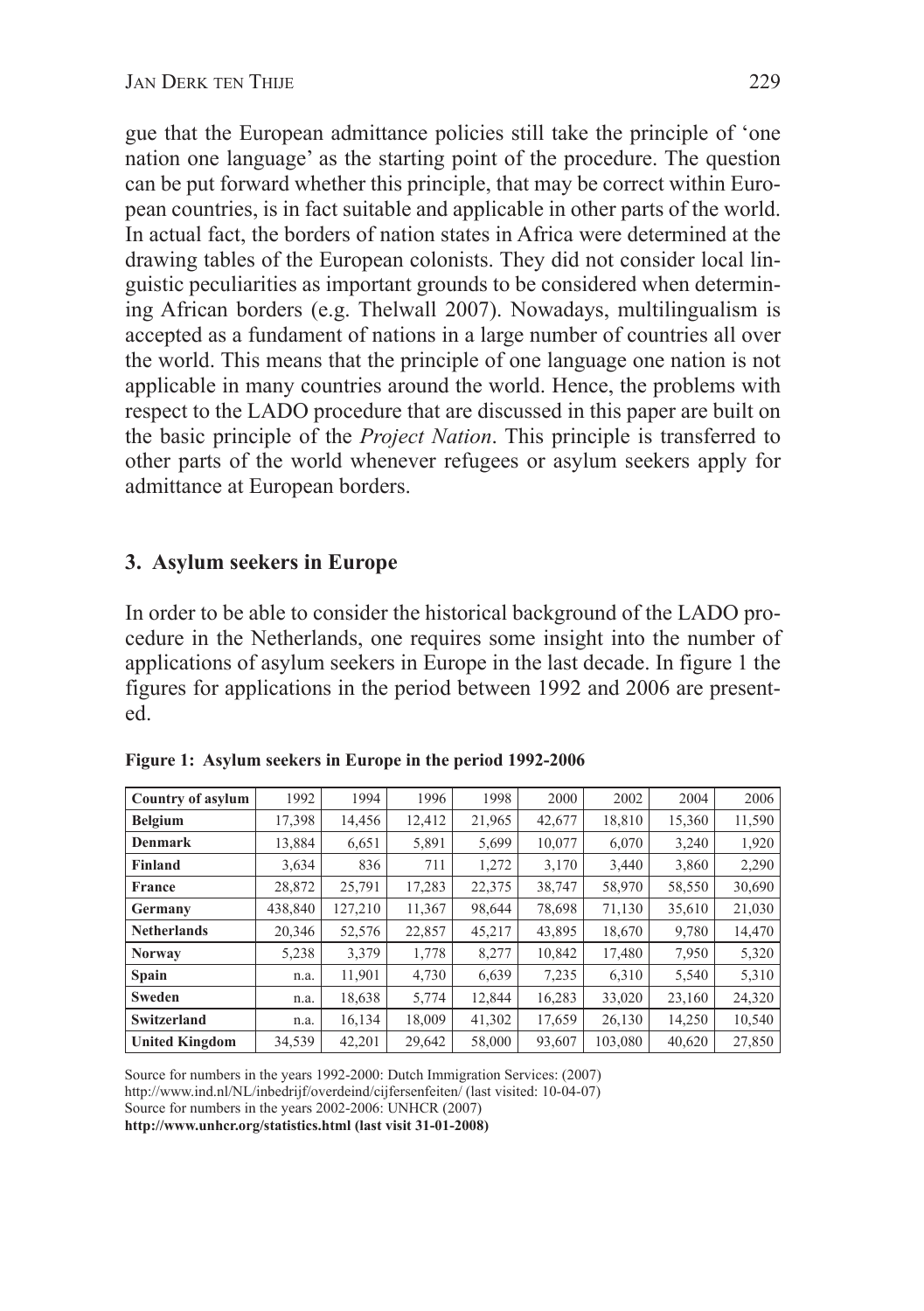In general, the number of asylum applications increased in the period between 1992 and 2002, and decreased again in the period between 2002 and 2006. These developments have been determined by the European stringent admittance policy following the Schengen agreement in 1986. Although European countries have developed their own admittance policies, the overall development is directed towards a harmonisation and a Common European Asylum System for all European nations.

The interpretation of these developments at the European border should consider political and economic development such as the introduction of the Euro as a common currency in 2002 and the recent extension of the common internal market towards Eastern Europe as well. The European labour market was and is always in need of a flexible labour force. The opening up of the European market in 1993 enabled free way for people and goods within the borders of the European Union. The membership of East European countries beginning in 2004 provided additional input to a new labour force. In relation to admittance policies one can conclude that these two developments results in a paradox: on one hand the internal European market was extended and on the other hand the external borders were being kept closed more strictly.

The admittance policy is indirectly related to economic developments. One could ask the question of whether the increase and decrease of asylum applications has been influenced by the East extension of the European market. Refugees and asylum seekers have always been admitted primarily because of humanitarian considerations, but at the moment they attain their residence permits by entering the labour market. In this respect one should also consider asylum seekers and refugees that are turned away at the border and, consequently, do not receive a residence permit from the national administrations. The vast amount of them cannot or do not return to their previous countries and enter the European labour market in order to survive in every-day life. In fact, they are generally exploited as illegal labour workers. Although many regulations try to prevent this illegal work force, illegal refugees considerably contribute to a flexible labour force. Periodically, individual nations are necessitated to grant a general pardon to illegal immigrants on the basis of humanitarian as well as economic grounds (e.g. Spain in 2005, Germany in 2007, and the Netherlands in 2007).

In conclusion, the development of new concepts of multilingualism should consider the relationship with economic developments (e.g. Ehlich 1991). Linguistic diversity is related to economic developments. The increasing importance of language and proficiency tests in admittance policies is related to recent political and economic developments. On the one hand production activities are outsourced to other parts of the world (China, India), while at the same time the impact and importance of Europe as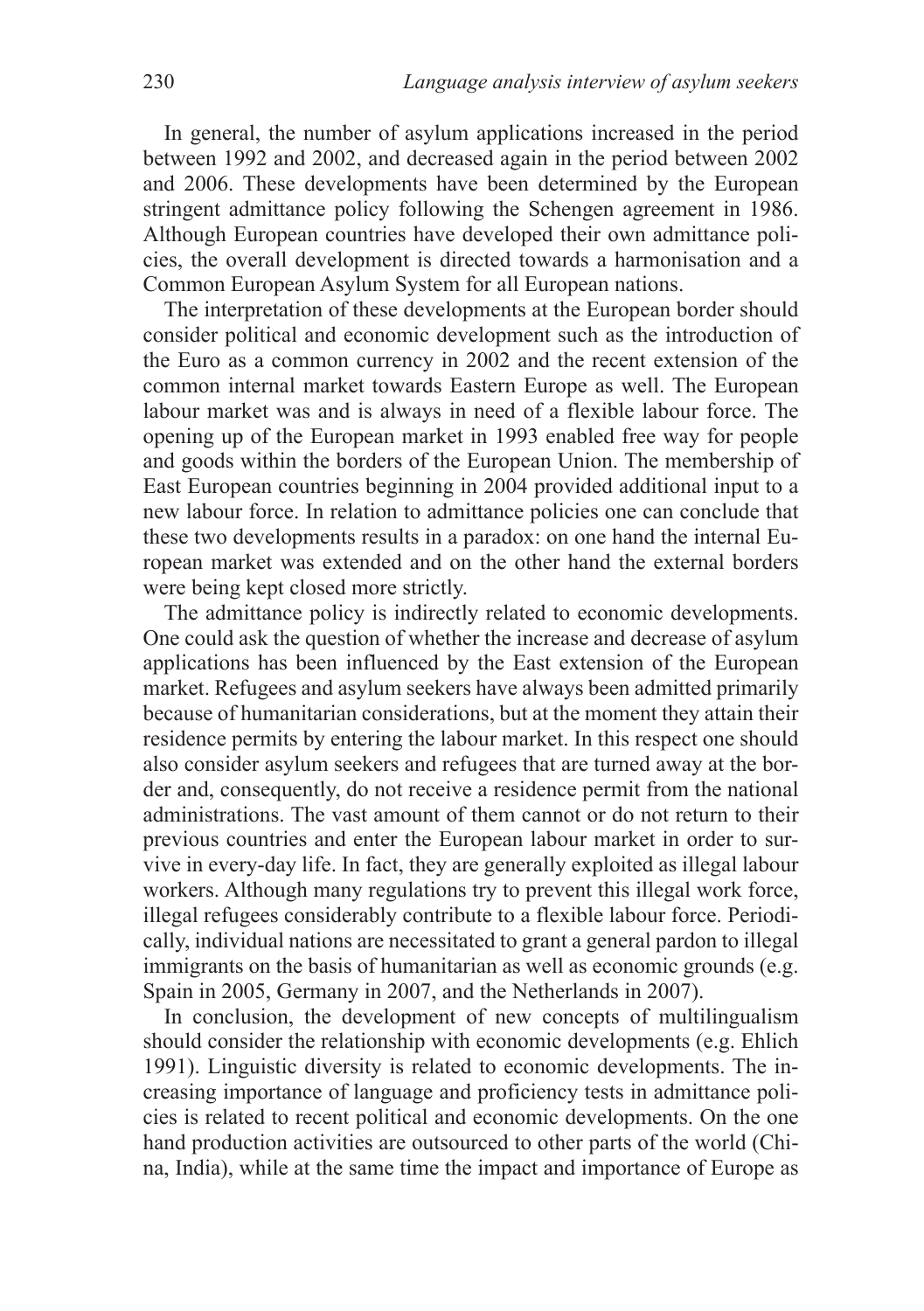a *knowledge society* is underlined. Handicraft on a massive scale no longer exists in Europe. In every job, the communication with the managers or with other team members contributes substantially to the productive success. In fact, the knowledge society assumes intensive communication processes between professional experts in all kinds of institutions and companies. This necessity of communicative competences at the workplace might explain why elaborated language proficiency of newcomers has developed into an important and even decisive criterion within the admittance policies. However, communication at the workplace is not always determined by the national linguistic standard. In actual fact, a large amount of workplace communication is multilingual. Consequently, the high demands with regard to multilingual communicative competencies in the knowledge society require the *Project Europe* including a multilingual policy.

# **4. Studies on language interview in asylum procedures**

Language Analysis for the Determination of Origin (LADO) is used in a number of countries to investigate the veracity of claims made by asylum seekers and other immigrants with regard to their origin. In actual fact, the Dutch LADO procedure is used in three instances: first of all in cases in which refugees wish to enter the country. Secondly, in cases in which the asylum seekers have lied about their origin and therefore the immigration and naturalisation Services have to check their origin afterwards, and thirdly, in cases in which immigrants have to be sent back to their country of origin and the agencies have to determine which country these migrants have to be sent back to<sup>2</sup>. Sweden, Belgium, Switzerland and the Netherlands have agencies that coordinate and supply linguistic analyses. However, the technique used by the respective agencies differs: while the Dutch administration, for instance, use a face-to-face interview with the asylum seeker, the Swiss agency makes use of a direct telephone call with the linguistic expert. According to the official procedures, the Dutch LADO interview fulfils two purposes: firstly, the LADO interview aims at the collection of speech from the various asylum seekers on tape, in which they speak their languages from their respective regions of origin in the most natural way and, secondly, the interviews are organised in order to determine the asylum seekers' knowledge on cultural geographic features of their claimed region of origin (ten Thije 2007).

Academics have studied the current practices carried out in LADO since 2003. The first publication was a critical report on 58 cases in Australia (Eades et al. 2003). Shortly thereafter the discussion resulted in the publication of the Guidelines for the Use of Language Analysis in Relation to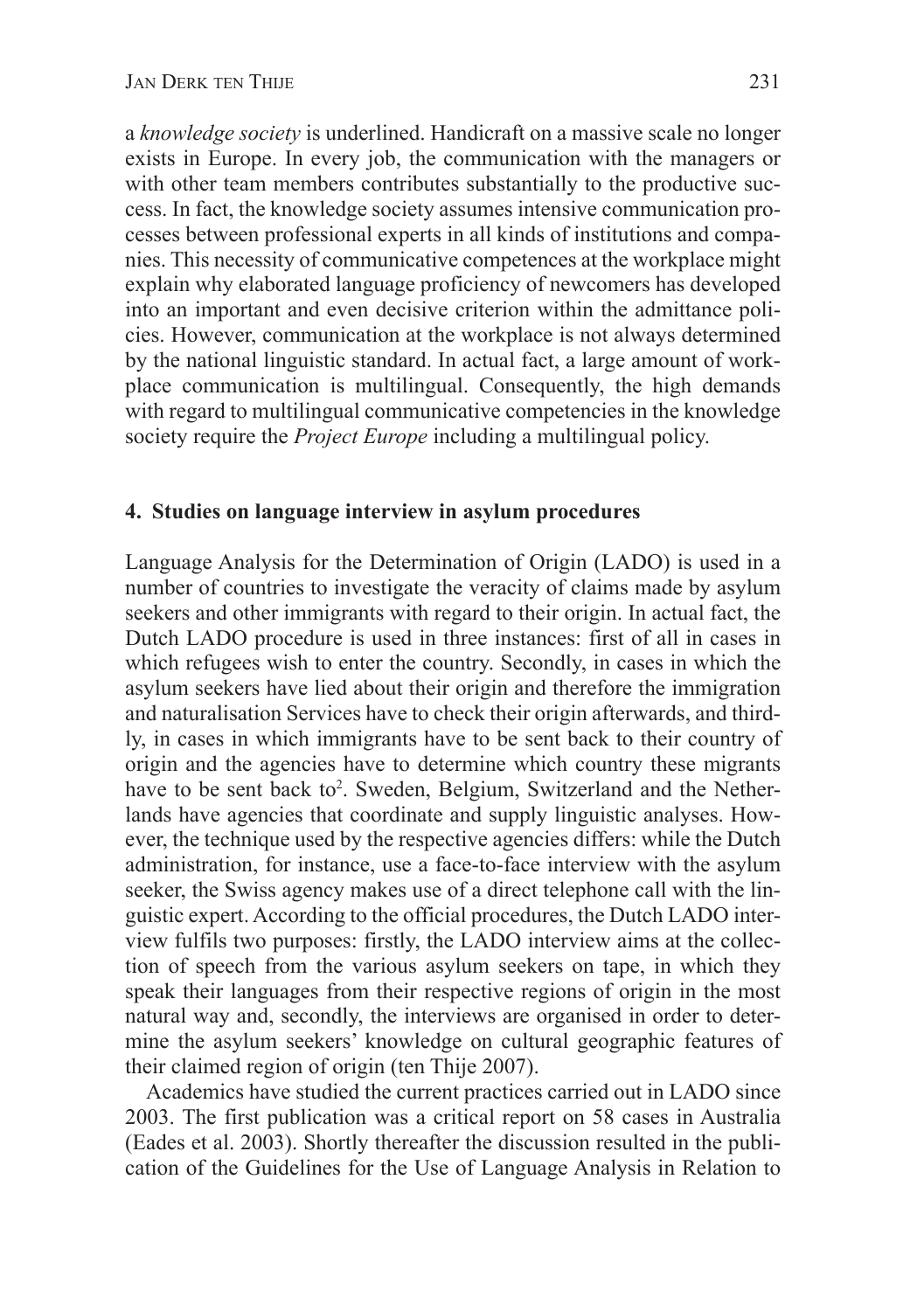Questions of National Origin in Refugee Cases by a group of international linguists in 2004. These Guidelines can be found in annex 2 attached to this paper. The publication of these Guidelines has provided a further impetus to the academic discussion on the conditions under which LADO should be carried out. The discussion is evidenced by the fact that a number of professional societies have endorsed the Guidelines. A number of publications have followed, e.g. a collection of papers on language analysis (Eades and Arends (eds.) 2004), a literature study (Dikker and Verrips 2004), as well as academic events at the conferences.3

The sociolinguistic literature raises the question of whether LADO is possible after all, since national and regional borders do not necessarily correspond to speech communities (Maryns 2004). Secondly, the discourse in LADO interviews may contain different language varieties spoken by the asylum seeker. Thirdly, the asylum seeker can adapt his speech to the language variant used by the interpreter in the interview. Furthermore, Cococan (2003) shows how, during the LADO interview, the official interviewer classifies the asylum seeker according to traditional indigenous ethnic categorisation from his claimed country of origin and, therefore, neglects the migration history and resulting new ethnic identities of the asylum seeker identified in the interview. Consequently, intercultural misunderstandings occur (Kälin 1986) and hinder the asylum seeker to express his extensive language capacities.

In sum, the language interview is characterised by codeswitching, codemixing and intercultural discourse. Experts who are responsible for the LADO analyses have to be capable of untangling these different linguistic and cultural factors. Therefore, they are in need of professional linguistic qualifications. However, these qualifications are often not at hand since the national agencies often make use of native speakers in order to collect the data for these reports. In conclusion, the linguistic complexity of data collections and the insufficient linguistic expertise of interviewers affect the reliability of the LADO procedure as a whole (de Graaf and Van den Hazelkamp 2006; Ten Thije 2007).

Bronsdijk (2006) focuses on another aspect of the LADO procedure that has not been studied intensively before, namely the position of the interpreter.4 She carried out a discourse analytical study of the language analysis interview in the Netherlands. Her project investigated especially the role of interpreters within the language interview. In the Netherlands interpreters are legally required by law since the officials cannot be expected to know all the language variants of the respective asylum seekers.

On the basis of her pilot study of three interviews Bronsdijk (2006) concludes that a sizable diversity can be found in the standards that were maintained by the interpreters. While one interpreter works according to stan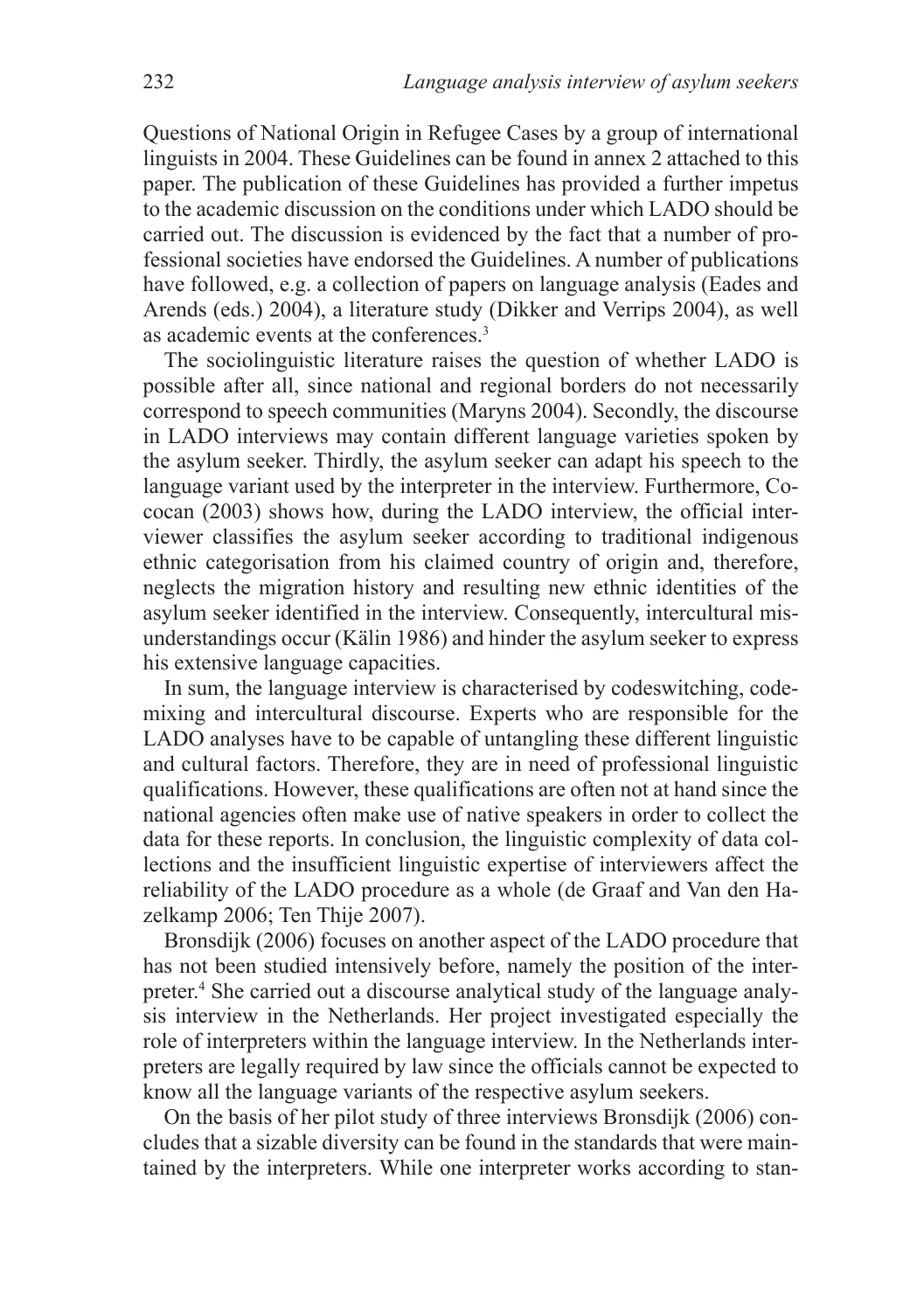dards of the so-called 'translation machine' that is commonly used in conference interpretation (Bührig and Rehbein 2000), the others acted according to standards of 'intercultural mediation' (Knapp and Knapp-Potthoff 1985; 1986). This variety can be explained by the assignment of interpreters in the Netherlands which allows them to take over the position of the interviewer. The transcripts in the pilot study contain numerous examples of interpreters asking asylum seekers questions with regard to their cultural knowledge out of their own responsibility.

Furthermore, the transcripts contain a number of examples of how interpreters summarise, explain and elaborate assertions of asylum seekers in contact with officials. In fact, interpreters become a third party within the discourse between the primary speakers (i.e. the official and the asylum seeker). This position of the interpreter has also been studied in various other institutional settings (Bot 2003; Wadensjö, 1992; ten Thije 2007; ten Thije to appear). The conclusion to be drawn by these studies is that interpreters can only take up a third party position when they clearly signalise to the other participants who is responsible for their actions: the interpreters themselves or one of the primary speakers. These discourse strategies require a sophisticated professional discourse expertise that sadly not all interpreters have at their disposal. Consequently, the interpreters themselves may cause certain misunderstanding within the language interview that may stop the asylum seekers from displaying their real language competencies.

On the basis of a flow(-)chart indicating the institutional constellation of the Dutch LADO procedure (ten Thije, 2007), the main results of sociolinguistic and discourse analytical research on language analysis can be summarised. This model clearly distinguishes between the different stages of the language analysis (see figure 2).



**Figure 2: The institutional constellation of the Dutch language analysis (ten Thije 2007) Figure 2: The institutional constellation of the Dutch language analysis (ten Thije 2007)**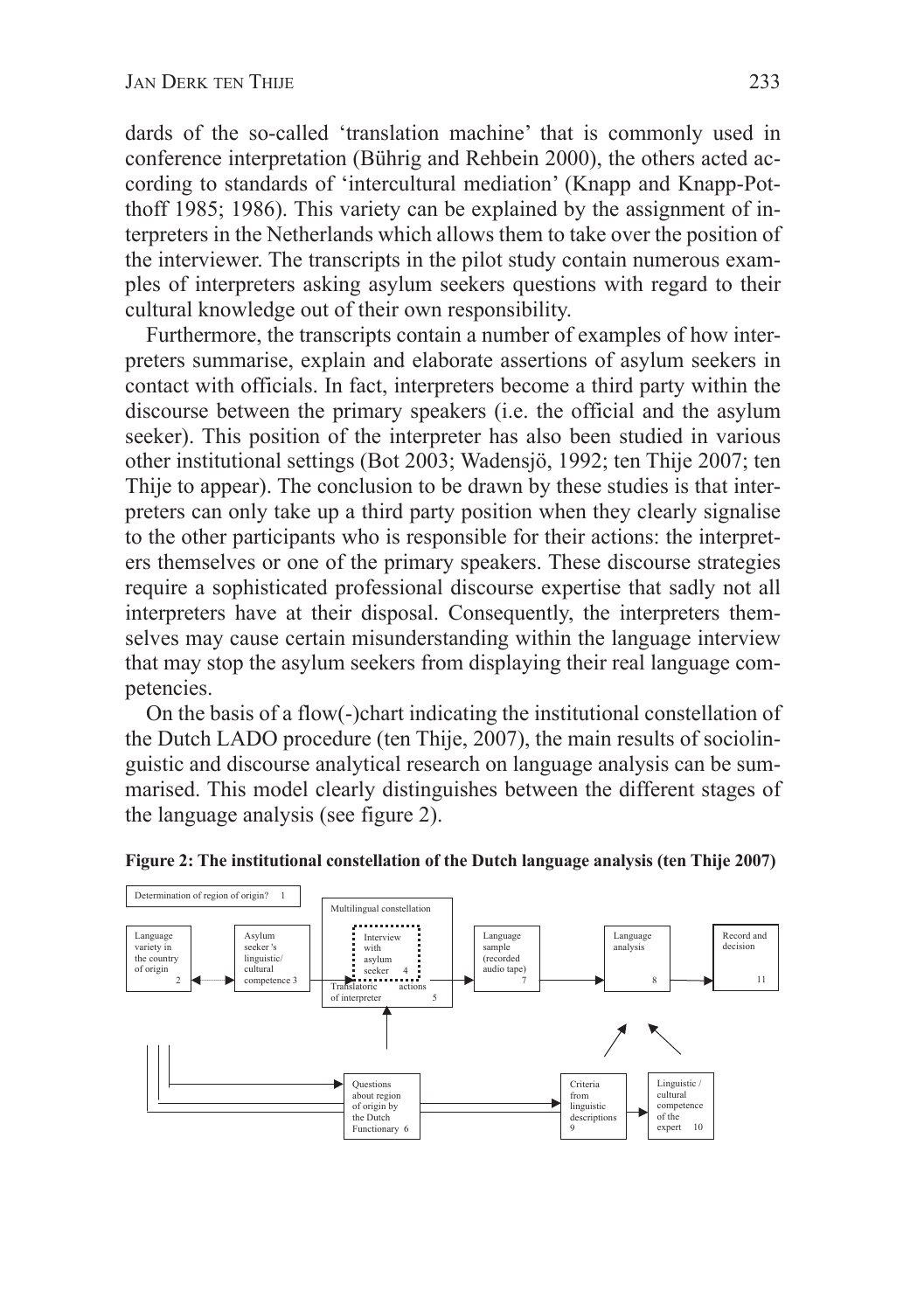The research carried out after the publication of the Guidelines has been focused on the reliability of the data collection and on the linguistic expertise of the professionals (box 8, 9 and 10). Subsequently, this research has been narrowed down with the focus placed on the question of how an adequate language sample should be composed in order to collect the data for a reliable language analysis (box 4, 6 and 7). Bronsdijk (2006) focuses solely on box 5: the translatoric actions of the interpreter.

#### **5. Case studies on multilingualism in Dutch language interviews**

After this literature survey, I continue with two case studies in order to demonstrate how the national language policy affects the discourse of the LADO interview. Therefore, I elaborate on the transcriptions<sup>5</sup> found in Bronsdijk (2006). She based her research on data from the Dutch Immigration and Naturalisation Services (IND). The recordings have been used with the permission of the asylum seekers, who were being interviewed. They did not agree with the negative results of the LADO procedure carried out by the IND and requested an expert's opinion from linguistic experts under supervision of the Taalstudio in Amsterdam. When considering these examples one should keep in mind the extraordinary status of these cases: they could be an exception to regular IND interview standards<sup>6</sup>. However, in general, institutional discourse can be used to reconstruct the underlying recurrent institutional structures (Bührig and/ ten Thije 2005).

Bronsdijk (2006) provided the background information on the transcripts: the data consists of three separate recordings of interviews held at an IND-office in the Netherlands. In each interview an IND-officer (O), an interpreter (I) and an asylum seeker (A) participate. The asylum seekers in the three cases were one female and two male persons. The female asylum seeker was interpreted by a female interpreter, while the males were interpreted by male interpreters. The IND-officers were all males. All asylum seekers had already been living in the Netherlands for about three years. The interviews lasted approx. 75 minutes each.

Bronsdijk (2006, p.9) states: «All three asylum seekers claim to originate from Sudan. This country has been especially chosen to use the interviews from, as Sudan is a very complex country if you look at the diversity and the spreading of the languages and dialects. The country has more than a 100 languages and these belong to three of the four languages families in Africa» (Abu-Manga, 2005). The languages are not only spoken in Sudan, but can also be spoken in the neighbouring countries. In addition to that the languages are spread in an unevenly matter (70 percent can be found in the northern half of the country), what is even more reinforced by the numer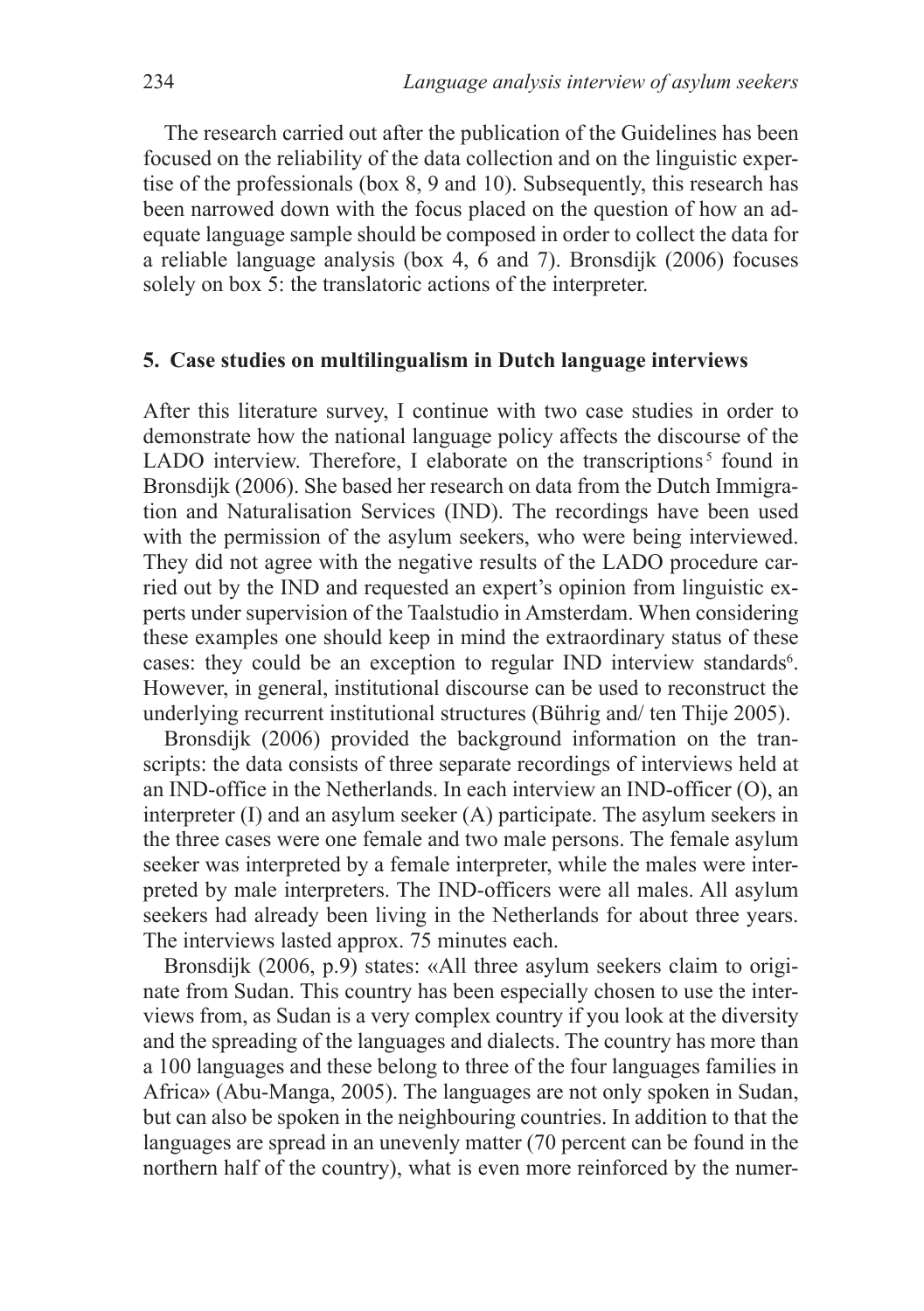ous tribal migrations caused by civil wars, drought and famine. One of the consequences is that several parts are being arabized (ibid.). It is therefore very difficult to give an identification of a person claiming to originate from Sudan, as every case is so different per individual; has the person been moved, is his tribe or region been arabized, does he live at the border with another country etc.

For that reason it is extremely important for this country that the data gathered from this interview is sufficient and reliable to detect specific features from a language and a region in the recording. In actual fact, the linguistic situation in Sudan clearly illustrates that the basic principle of the *Project Nation* (e.g. one language one nation (state) is not applicable when considering the immigration from this nation.

The examples below make clear how the two purposes of the LADO interview (i.e. data collection and examination of cultural knowledge) are contradictive to each other. In the framework of this paper an in-depth analysis of the fragments is not possible.7 The first fragment originates from the beginning of the interview. It starts after the opening phase, in which the interviewer and the interpreter have introduced themselves and, subsequently, have explained the purpose of the interview.

**TA3: Language / dialect**

| [1]                         | $\mathbf{0}$                                                                         |                     |                   | $\overline{2}$                    |               |                                                             |              |             |             |
|-----------------------------|--------------------------------------------------------------------------------------|---------------------|-------------------|-----------------------------------|---------------|-------------------------------------------------------------|--------------|-------------|-------------|
| O[v]                        | Weet u ook hoe die tAAl (0.8) door de beWOners, door de MENsen die daar wOnen,       |                     |                   |                                   |               |                                                             |              |             |             |
|                             | Do you know how that language,                                                       |                     |                   |                                   |               | by the inhabitants, by the people themselves who live there |              |             |             |
|                             |                                                                                      |                     |                   |                                   |               |                                                             |              |             |             |
| $\lceil 2 \rceil$           |                                                                                      |                     | 3                 |                                   |               |                                                             |              |             |             |
| O[v]                        | zELf genoemd wor/wordt?                                                              |                     |                   |                                   |               |                                                             |              |             |             |
|                             | I/is being called?                                                                   |                     |                   |                                   |               |                                                             |              |             |             |
| $\mathbf{I}$ $[\mathbf{v}]$ |                                                                                      |                     |                   |                                   |               | So do you know the people tha/ that are living there the    |              |             |             |
|                             |                                                                                      |                     |                   |                                   |               |                                                             |              |             |             |
| $\lceil 3 \rceil$           |                                                                                      |                     |                   |                                   |               |                                                             |              |             |             |
| $\mathbf{I}$ $[\mathbf{v}]$ | people that Owners of that e:h tribe, do you know how >they call< how they call that |                     |                   |                                   |               |                                                             |              |             |             |
|                             |                                                                                      |                     |                   |                                   |               |                                                             |              |             |             |
| [4]                         |                                                                                      | $\overline{4}$<br>5 |                   |                                   | 6             | $\overline{7}$                                              |              | $\,$ 8 $\,$ |             |
| I[v]                        | eh tribe <sup>o</sup> there <sup>o</sup> ?                                           | (1.5)               |                   |                                   | "Yeah".       |                                                             |              |             |             |
| A[v]                        |                                                                                      |                     |                   | <that's my="" tribe="">.</that's> |               | That is Loembek e:h tribe. Is is a part                     |              |             |             |
|                             |                                                                                      |                     |                   |                                   |               |                                                             |              |             |             |
| $\lceil 5 \rceil$           | 9                                                                                    | 11<br>10            |                   |                                   | 12            | 13                                                          | 14           | 15          | 16          |
| $\mathbf{I}$ $[\mathbf{v}]$ |                                                                                      |                     | How they call it? |                                   |               | LOEMbek?                                                    |              | Loembek     |             |
| A [v]                       | Of DINka (1.0) tribe                                                                 |                     |                   |                                   | Loembek Is a: |                                                             | Loembek Is/i |             | $I/$ is a:: |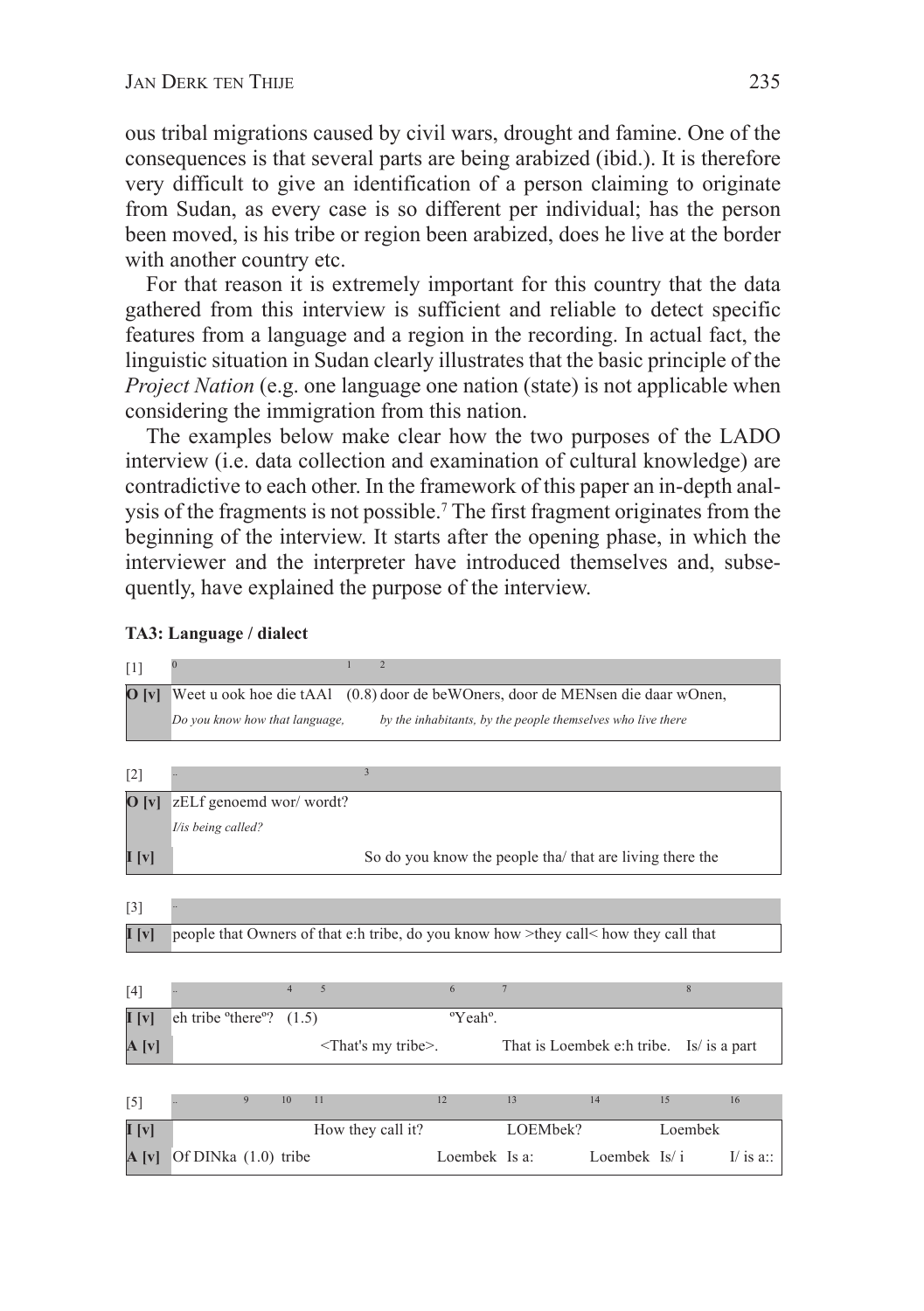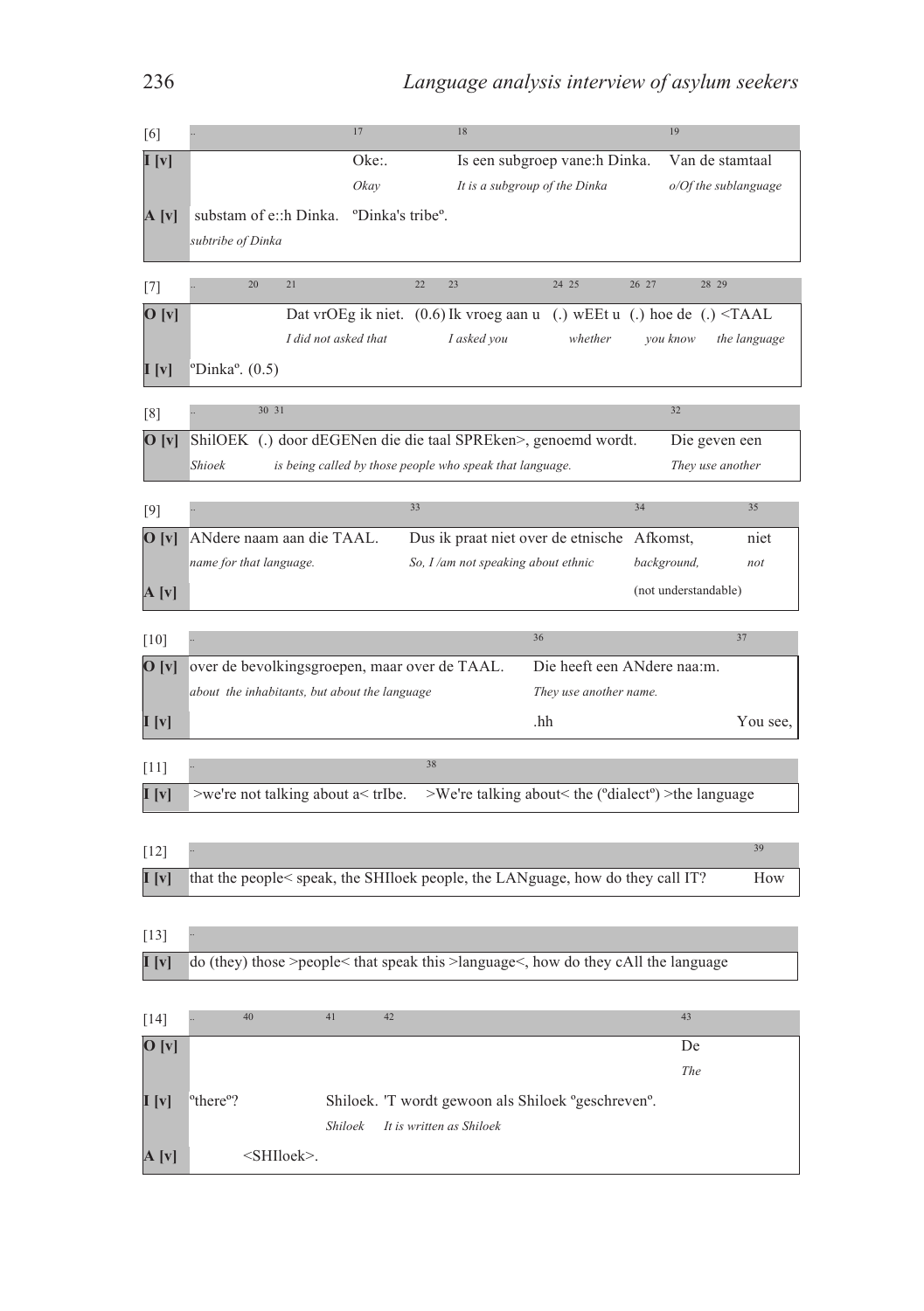## **J**AN DERK TEN THIJE 237

| $[15]$                       |                                                                                     | 44 45                                                                                       | 46 47             |
|------------------------------|-------------------------------------------------------------------------------------|---------------------------------------------------------------------------------------------|-------------------|
| O[v]                         | <shiloek>, dus de mensen die Shiloek spreken,</shiloek>                             | (.) <noemen eigen="" hun="" taal<="" th=""><th><math>\left( .\right)</math></th></noemen>   | $\left( .\right)$ |
|                              | Shiloek, so the people that speak Shilouk                                           | call their own language                                                                     |                   |
|                              |                                                                                     |                                                                                             |                   |
| $[16]$                       | 48                                                                                  |                                                                                             |                   |
| O[v]                         | ANders>.                                                                            |                                                                                             |                   |
|                              | differently                                                                         |                                                                                             |                   |
|                              |                                                                                     |                                                                                             |                   |
| $\mathbf{I}$ $\mathbf{[v]}$  | hh You see, the Shiloek, >the people< that speak that LANguage, Shiloek,            |                                                                                             |                   |
|                              |                                                                                     |                                                                                             |                   |
| $[17]$                       |                                                                                     |                                                                                             |                   |
| $\mathbf{I}$ $[\mathbf{v}]$  | (so they c/) they have another NAME, they used to call that LANguage >have another  |                                                                                             |                   |
|                              |                                                                                     |                                                                                             |                   |
| $[18]$                       | 49<br>50                                                                            | 51                                                                                          |                   |
| 0  v                         |                                                                                     | Heeft u wel eens van SHOEla                                                                 |                   |
|                              |                                                                                     | Did you ever hear about Shoela?                                                             |                   |
| $\mathbf{I}[\mathbf{v}]$     | name to< call it. <sup>o</sup> Do you know? <sup>o</sup>                            |                                                                                             |                   |
| A [v]                        | <sup>o</sup> I don't know <sup>o</sup> ?                                            |                                                                                             |                   |
|                              |                                                                                     |                                                                                             |                   |
| $[19]$                       | 52<br>54<br>53                                                                      | 55<br>56                                                                                    | 57                |
| 0  v                         | gehoord?<br>Ja.                                                                     | En van SHOlo?                                                                               |                   |
|                              | Yes                                                                                 | And about Sholo?                                                                            |                   |
| I [v]                        | ShOEla?<br>Have you ever hea:rd about Shoela?                                       |                                                                                             | Sholo?            |
| A  v                         |                                                                                     | $\rm o^{\circ} No^{\circ}$                                                                  |                   |
|                              |                                                                                     |                                                                                             |                   |
| $[20]$                       | 61 62<br>58<br>59<br>60                                                             |                                                                                             |                   |
| 0  v                         | Nou, dat $z/$                                                                       | (.) <zijn aan="" de="" die="" eigen="" geven="" hun="" namen="" shiioek="" taal="">.</zijn> |                   |
|                              | Well that are<br>the names the Shiloek give to their own language                   |                                                                                             |                   |
|                              |                                                                                     |                                                                                             |                   |
| I[V]                         | (1.2)                                                                               |                                                                                             |                   |
| A [v]                        | <sup>o</sup> Nee <sup>o</sup> .                                                     |                                                                                             |                   |
|                              |                                                                                     |                                                                                             |                   |
| $[21]$                       | 63                                                                                  |                                                                                             |                   |
| $\mathbf{I} \; [\mathbf{v}]$ | .hh So that's the NAME that the Shiloek people give (th/) LANguage that they speak. |                                                                                             |                   |
|                              |                                                                                     |                                                                                             |                   |
| $[22]$                       | 64                                                                                  | 68<br>65<br>66<br>67                                                                        | 69                |
| O[v]                         |                                                                                     | Maar goed. (1.7) Kunt u mij                                                                 | $\left( .\right)$ |
|                              |                                                                                     | But, however                                                                                | Could you tell    |
| $\mathbf{I} \mathbf{[v]}$    | That's the NAme of the language <sup>o</sup> that they speak <sup>o</sup> .         | (0.5)                                                                                       |                   |
|                              |                                                                                     |                                                                                             |                   |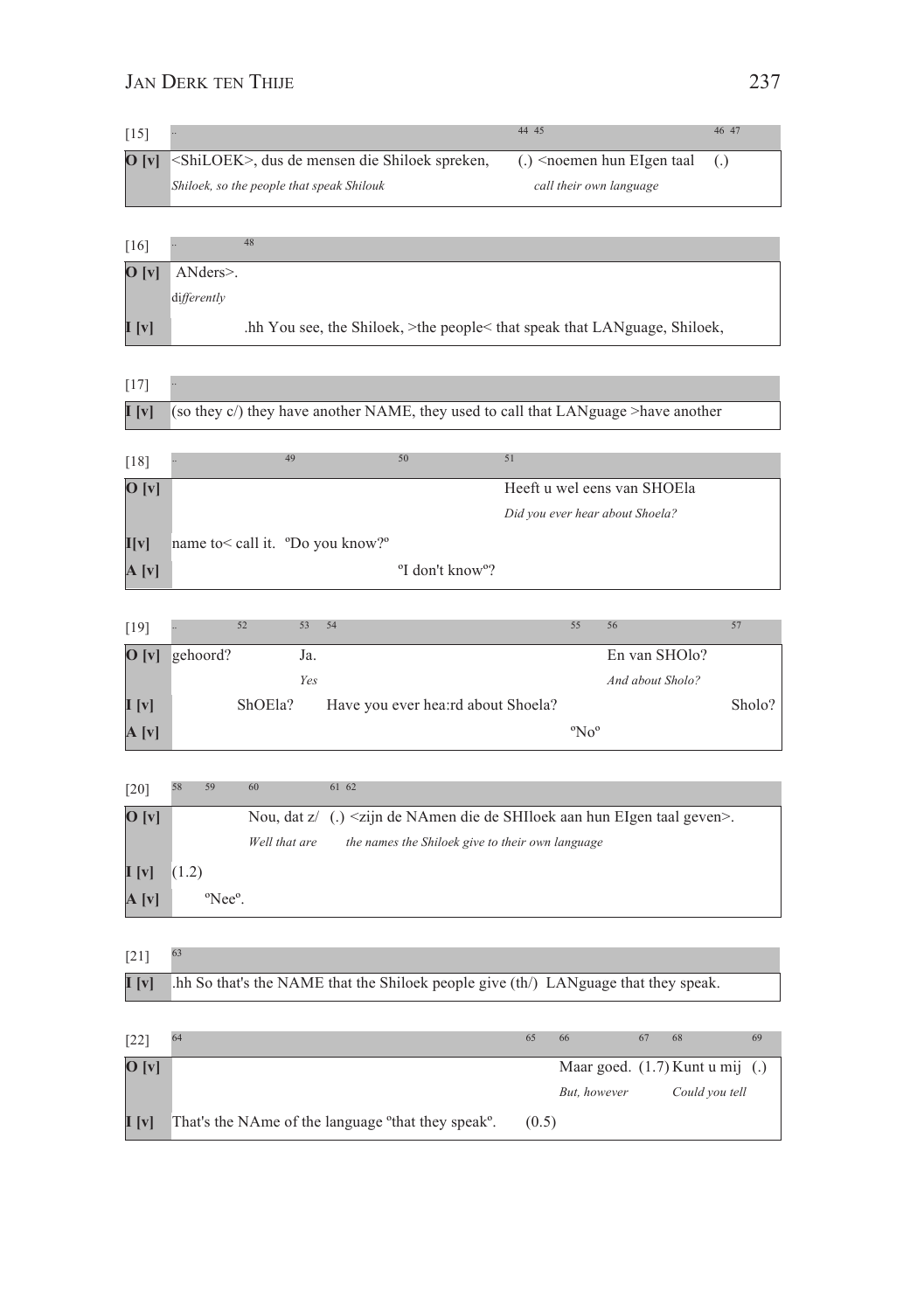Fragment (1) presented above consists of three sections. In the first section (segment 0 – segment 20) the IND-official (O) asks the asylum seeker (A) whether he knows the name that the people of the Loemboek tribe use to denote their own *language*. The interpreter (I) wrongly translates this question by asking the asylum seeker, whether he knows the name of the *tribe*. The asylum seeker (A) responds that it is his own tribe and that the name of his tribe is *Loembek* which in turn is part of another tribe called *Dinka*. In the second section (segment  $21$  – segment 50) O rejects this answer, by saying that A did not respond to his question. O repeats his question and stresses the fact that he is not talking about the people or ethnic groups, but rather about the name of the language. Subsequently, the interpreter (I) translates in segment 37 and 38 «*we are not talking about a tribe, we are talking about the language*». The interpreter does not apologise for his false translation, but changes the deixis from the personal deictic expression («*I*») into plural «*we*». He translates the question and A answers in s40 with one word: «*Shiloek*». The interpreter translates his answer (s41) and O rejects A's answer again by repeating his question (s43). After the translation of I (s49), A answers (s50) «*I don't know*». In the third section, O answers his own question. A confirms in s55 and s59, that he has not heard of the names. In s67 O changes the topic and begins to formulate another question.

As mentioned before, the purpose of the LADO interview is to provide the asylum speaker with the opportunity of speaking as much as possible of his home spoken language variants. From this fragment it becomes clear that the questions formulated by the official have a negative effect on the length of the contributions of the asylum seeker. Moreover, the fragment displays an incorrect translation of the interpreter resulting in the fact that the asylum seeker is held responsible for giving the wrong answer, which is in fact not the case. The asylum seeker gives the right answer to the question the interpreter translated to him.

Furthermore, the fragment illustrates the numerous denotations (proper names) that are available for identifying members of ethnic groups (*Loembek*, *Dinka*, *Shilloek*) and the language varieties (*Shilloek*, *Shoela*, *Sholo*) they speak. These various proper names create problems for all participants. The interpreter uses various referential expressions to denote the members of the group of which the asylum seeker has claimed to be a part of. He refers to them as «*inhabitants*» and «*people who live there*» (s2). The interpreter translates the referential expressions in s3 by «*people that live there'* and by «*the owner of that tribe*». In s33 O uses the notion «*ethnic origin*» and in s35 «*inhabitants*» and in s38 the interpreter calls them the «*Shiloek people*». Both from sociolinguistic research and from the field of Onomastics (ten Thije to appear) it has become clear that a complex re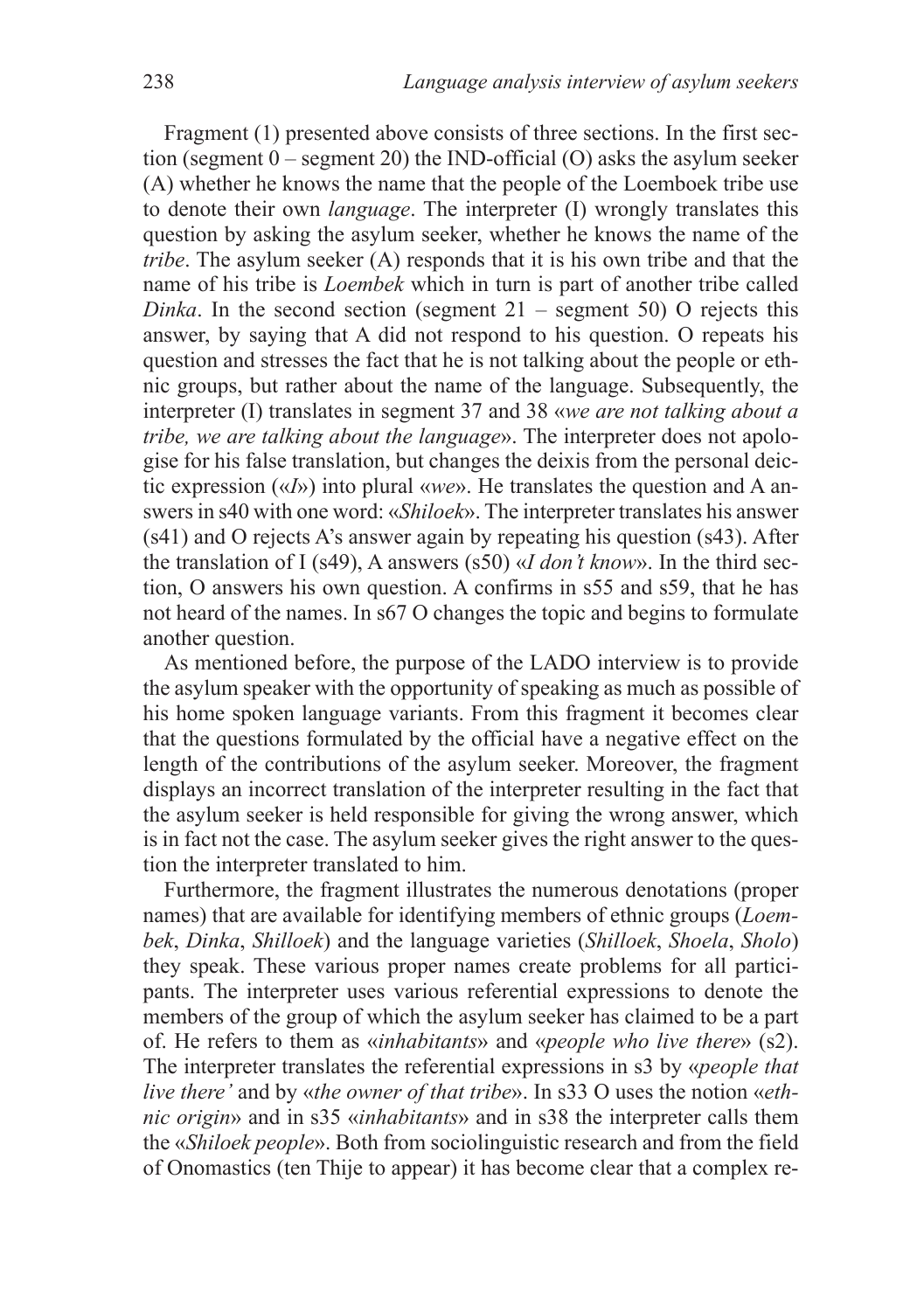lationship exists between the names of nations and names of languages spoken within these nations. The interviewer presumes that the asylum seeker is aware of this relationship and examines the presumed sociolinguistic knowledge on the complex linguistic constellation in Sudan. In this fragment he does not ask the asylum seeker to show his competencies in the Shoela or Sholo variant, but only asks whether he knows their names.

Finally, I wish to draw attention to s16 in which A says: «*It is a substam of Dinka*». The expression «*substam*» is a Dutch word meaning «subtribe». A has already lived in the Netherlands for three years and can at times understand O without translations. One can imagine what contradictive expectations arise when A is confronted with different questions being formulated by O and I. In a gate keeping situation it is not appropriate to cast doubt on the meaning of the question posed by the examiner.

The second fragment stems from the same interview and refers to the topic of the names of neighbouring countries of the region where the asylum seeker claims to come from. It is striking that the interpreter (I) uses the notion «*province*» that is used in the Netherlands to indicate an institutional subpart of the Dutch nation (state). The nation of the Netherlands is divided into twelve provinces. The assumption behind O's questions is that Sudan has a corresponding administrative structure as the Netherlands. This results is an intercultural misunderstanding about the references of «*nations*», «*countries*», «*provinces*», «*regions*», «*areas*», «*places*», «*neighbourhoods*», and «*borders*», in which A fails to give the 'right' answer to O's questions. It is not possible to go into details of the analysis.

| $[31]$           |            | 57              | 58   | 59                                                                      | 60    | 61                                                          |                   |
|------------------|------------|-----------------|------|-------------------------------------------------------------------------|-------|-------------------------------------------------------------|-------------------|
| O[m]             |            |                 |      |                                                                         |       | Oke, u komt uit de provincie OOST-                          |                   |
|                  |            |                 |      |                                                                         |       | Okay, you come from the province East-                      |                   |
| $I$ [m]          |            |                 |      | <sup>o</sup> Ja <sup>o</sup> . <sup>o</sup> Is duidelijk <sup>o</sup> . | (3.0) |                                                             |                   |
|                  |            |                 |      | Yes. Is clear.                                                          |       |                                                             |                   |
| A[m]             | back home. | So I can't $()$ |      |                                                                         |       |                                                             |                   |
|                  |            |                 |      |                                                                         |       |                                                             |                   |
| $[32]$           |            | 62              | 6364 |                                                                         |       |                                                             | 65                |
| $O$ [m]          | EquaTOR.   | Kunt u mij      |      |                                                                         |       | (.) de LANden vertellen die RONd die provincie liggen?      | Dus de            |
|                  | Equator.   | Can you         |      |                                                                         |       | tell me the countries that are/lie around that province?    | So the            |
|                  |            |                 |      |                                                                         |       |                                                             |                   |
| $[33]$           |            | 66              |      |                                                                         |       | 6768                                                        |                   |
| O[m]             | LANden.    |                 |      |                                                                         |       |                                                             |                   |
|                  | countries. |                 |      |                                                                         |       |                                                             |                   |
| $\mathbf{I}$ [m] |            |                 |      |                                                                         |       | Say you are from eh the provincie Oost-Equator, see can you | (.) Call/name all |
|                  |            |                 |      |                                                                         |       | the                                                         |                   |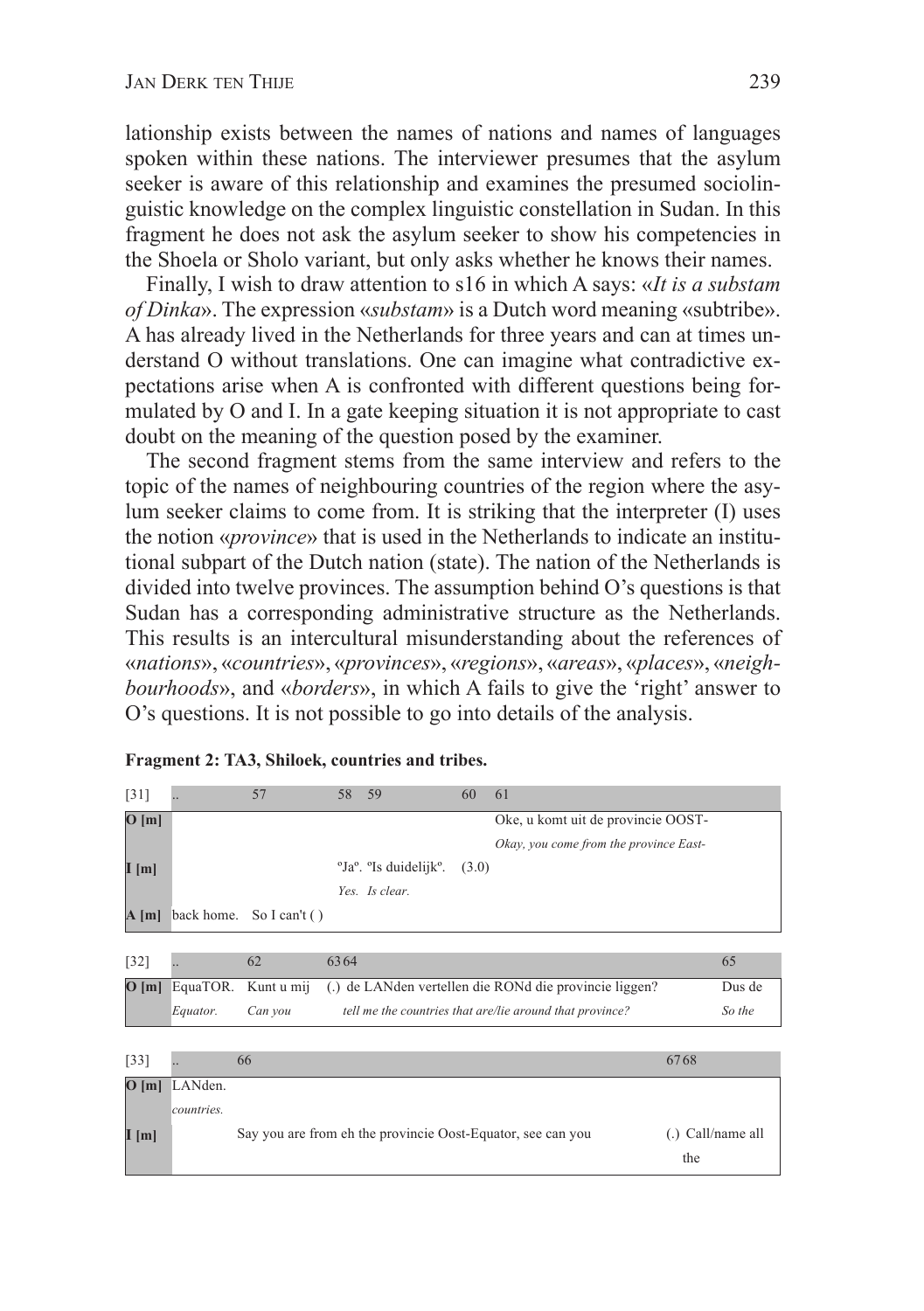| $[34]$             |    |                                                                        |                                          |                                    |                                   |      |                                                            | 69    | 70                                            |  |
|--------------------|----|------------------------------------------------------------------------|------------------------------------------|------------------------------------|-----------------------------------|------|------------------------------------------------------------|-------|-----------------------------------------------|--|
| $\mathbf{I}$ [m]   |    | >places< all the countries of >places< that are around that area?      |                                          |                                    |                                   |      |                                                            | (0.8) |                                               |  |
| A[m]               |    |                                                                        |                                          |                                    |                                   |      |                                                            |       | <countries>.</countries>                      |  |
|                    |    |                                                                        |                                          |                                    |                                   |      |                                                            |       |                                               |  |
| [35]               | 71 | 72                                                                     | 73                                       | 74                                 |                                   |      | 75                                                         |       |                                               |  |
| $O$ [m]            |    |                                                                        | °Ja°.                                    |                                    | COUNtries.                        |      |                                                            |       |                                               |  |
| $I$ [m]            |    | <sup>o</sup> Hm <sup>o</sup> . () andere LANden in                     |                                          | die buurt?                         |                                   |      |                                                            |       | Other COUNtries that are nea/ tha/            |  |
|                    |    | () other countries in                                                  |                                          | that area?                         |                                   |      |                                                            |       |                                               |  |
|                    |    |                                                                        |                                          |                                    |                                   |      |                                                            |       |                                               |  |
| $[36]$             |    | 76                                                                     |                                          |                                    |                                   |      | 77                                                         |       |                                               |  |
| O[m]               |    |                                                                        |                                          |                                    |                                   |      |                                                            |       |                                               |  |
| $\mathbf{I}$ [m]   |    | that are nearby.                                                       |                                          |                                    |                                   |      |                                                            |       | .hh Eh bedoelt u landen die in de             |  |
|                    |    |                                                                        |                                          |                                    |                                   |      |                                                            |       | .hh Uh you mean countries that are in the     |  |
| A[m]               |    |                                                                        | As eh neighbouring Sudan countries?      |                                    |                                   |      |                                                            |       |                                               |  |
|                    |    |                                                                        |                                          |                                    |                                   |      |                                                            |       |                                               |  |
| [37]               |    |                                                                        | 78                                       |                                    |                                   |      |                                                            | 79    |                                               |  |
| O[m]               |    |                                                                        |                                          | Nee, die GRENzen aan UW provincie. |                                   |      |                                                            |       | U heeft op schOOl                             |  |
|                    |    |                                                                        | No:, those that border on your province. |                                    |                                   |      |                                                            |       | You have been to school.                      |  |
| $I$ [m]            |    | buurt van SoeDAN zijn?                                                 |                                          |                                    |                                   |      |                                                            |       |                                               |  |
|                    |    | neigbourhood of Sudan?                                                 |                                          |                                    |                                   |      |                                                            |       |                                               |  |
|                    |    |                                                                        |                                          |                                    |                                   |      |                                                            |       |                                               |  |
| [38]               |    | 80                                                                     |                                          |                                    |                                   |      |                                                            |       |                                               |  |
| O[m]               |    | gezeten. U weet waar u gewOOnd heeft.                                  |                                          |                                    |                                   |      |                                                            |       |                                               |  |
|                    |    | You know where you have lived.                                         |                                          |                                    |                                   |      |                                                            |       |                                               |  |
| $\mathbf{I}$ [m]   |    | See, they have BORders, they have bORders with your PROvince, >places< |                                          |                                    |                                   |      |                                                            |       |                                               |  |
|                    |    |                                                                        |                                          |                                    |                                   |      |                                                            |       |                                               |  |
| [39]               |    |                                                                        |                                          |                                    |                                   | 81   |                                                            |       |                                               |  |
| $\overline{O}$ [m] |    |                                                                        |                                          |                                    |                                   | Ja.  |                                                            |       |                                               |  |
|                    |    |                                                                        |                                          |                                    |                                   | Yes. |                                                            |       |                                               |  |
| $\mathbf{I}$ [m]   |    | that have BORders with your PROvince, °other°                          |                                          |                                    |                                   |      | <sup>o</sup> countries <sup>o</sup> that have borders with |       |                                               |  |
|                    |    |                                                                        |                                          |                                    |                                   |      |                                                            |       |                                               |  |
| $[40]$             |    |                                                                        | 82                                       |                                    | 83                                |      | 84                                                         |       |                                               |  |
| $O$ [m]            |    |                                                                        | De LANden aan zijn                       |                                    | <sup>o</sup> grens <sup>o</sup> . |      |                                                            |       |                                               |  |
|                    |    |                                                                        | The countries on his                     |                                    | border.                           |      |                                                            |       |                                               |  |
| $I$ [m]            |    | your coun/ province.                                                   |                                          |                                    |                                   |      |                                                            |       |                                               |  |
| A[m]               |    |                                                                        |                                          |                                    |                                   |      |                                                            |       | Yeah e:h. In my eh there is eh > other other< |  |
|                    |    |                                                                        |                                          |                                    |                                   |      |                                                            |       |                                               |  |
| [41]               |    |                                                                        |                                          |                                    | 85                                | 86   | 87                                                         | 88    | 89                                            |  |
| Im1                |    |                                                                        |                                          |                                    | HMM?                              |      | IONgili?                                                   |       | Is a PROvince?                                |  |

| $\mathbf{I}$ [m] |                                                                | HMM?     | IONgili? | Is a PROvince? |
|------------------|----------------------------------------------------------------|----------|----------|----------------|
|                  | <b>A</b> [ <b>m</b> ] province I know is eh they call Iongili. | Iongili. |          | Yeah.          |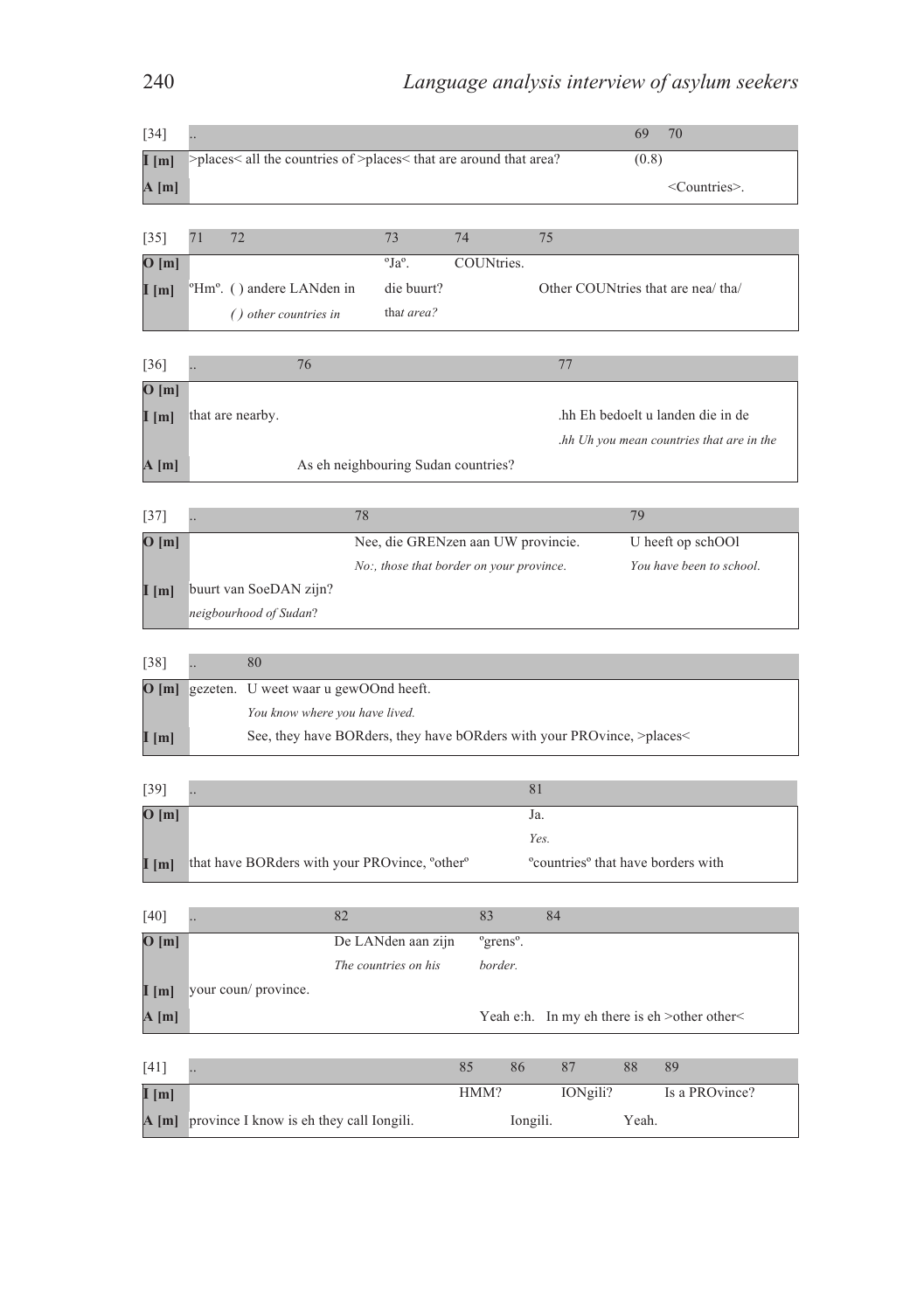| $[42]$                      | 90                                                                                    | 91<br>92                     |                                                             |                                    | 93                                 | 94                                  |                           | 95                             |
|-----------------------------|---------------------------------------------------------------------------------------|------------------------------|-------------------------------------------------------------|------------------------------------|------------------------------------|-------------------------------------|---------------------------|--------------------------------|
| I[v]                        |                                                                                       | <sup>o</sup> Mm <sup>o</sup> |                                                             |                                    |                                    |                                     |                           | <sup>o</sup> Hm                |
| A [v]                       | Is a <sup>o</sup> province <sup>o</sup> .                                             |                              | Also dOEs from: i/ >there's< lso                            |                                    |                                    | (0.9) eh North-Equitoria            |                           |                                |
|                             |                                                                                       |                              |                                                             |                                    |                                    |                                     |                           |                                |
| $[43]$                      | 96                                                                                    |                              |                                                             | 97                                 | 98                                 | 99                                  | 100<br>101                |                                |
| O[v]                        |                                                                                       |                              |                                                             |                                    |                                    |                                     |                           | hh Maar.                       |
|                             |                                                                                       |                              |                                                             |                                    |                                    |                                     | hm But                    |                                |
| $\mathbf{I}$ $[\mathbf{v}]$ |                                                                                       |                              |                                                             |                                    | $^{\circ}$ Mm <sup>o</sup> . (0.5) |                                     |                           |                                |
| A [v]                       | I'm from EASt-Equitoria there's(North-°Equitoria°).                                   |                              |                                                             |                                    |                                    | $^{\circ}$ Mmh <sup>o</sup> ? (2.0) |                           |                                |
|                             |                                                                                       |                              |                                                             |                                    |                                    |                                     |                           |                                |
| $[44]$                      | 102                                                                                   |                              |                                                             |                                    |                                    |                                     |                           |                                |
| O [v]                       | $()$ u                                                                                |                              |                                                             |                                    |                                    |                                     |                           |                                |
| $\mathbf{I}$ $[\mathbf{v}]$ | WE're talking about other COUNtries, countries that have borders with your p/ eh with |                              |                                                             |                                    |                                    |                                     |                           |                                |
|                             |                                                                                       |                              |                                                             |                                    |                                    |                                     |                           |                                |
| $[45]$                      |                                                                                       | 103                          | 104                                                         | 105                                |                                    | 106                                 |                           |                                |
| O[v]                        |                                                                                       |                              | U heeft op school gezeten                                   | vijf jaar.                         |                                    |                                     |                           |                                |
|                             |                                                                                       |                              | You have been at school for five years.                     |                                    |                                    |                                     |                           |                                |
| I[v]                        | your >province<.                                                                      |                              | .hh                                                         |                                    |                                    |                                     | Yea:h, that ha/ that have |                                |
| A [v]                       |                                                                                       |                              |                                                             | OTHer countries?                   |                                    |                                     |                           |                                |
|                             |                                                                                       |                              |                                                             |                                    |                                    |                                     |                           |                                |
| [46]                        |                                                                                       |                              | 107                                                         | 108<br>109                         | 110                                | 111<br>112                          | 113                       |                                |
| I[v]                        | >borders< with your province.                                                         |                              |                                                             | $^{\circ}$ Mm <sup>o</sup> . (0.8) |                                    | $^{\circ}$ Mm $^{\circ}$ . (1.0)    |                           |                                |
| A[v]                        |                                                                                       |                              | It's KEnia.                                                 |                                    | Kenia?                             |                                     | Kenia have                |                                |
|                             |                                                                                       |                              |                                                             |                                    |                                    |                                     |                           |                                |
|                             |                                                                                       |                              |                                                             |                                    |                                    |                                     |                           |                                |
| $[47]$                      |                                                                                       |                              |                                                             | 114<br>115                         |                                    | 116117                              |                           | 118                            |
| $\mathbf{I}$ [v]            |                                                                                       |                              |                                                             |                                    |                                    |                                     |                           | <sup>o</sup> Mm <sup>o</sup> . |
| A [v]                       | (kind of) border with my country, Kenia.                                              |                              |                                                             | $(0.8)$ There's also: this e:h     |                                    |                                     | $(.)$ TsjAAd.             |                                |
|                             |                                                                                       |                              |                                                             |                                    |                                    |                                     |                           |                                |
| $[48]$                      | 119<br>120<br>121                                                                     | 122                          |                                                             |                                    |                                    |                                     |                           | 123                            |
| O[v]                        | Nee: niet eh/                                                                         |                              | BIJ uw proVINcie hè, we praten alleen over uw provincie.    |                                    |                                    |                                     |                           |                                |
|                             | No not uh                                                                             |                              | With your province. we are talking only about your province |                                    |                                    |                                     |                           |                                |
| $\mathbf{I}$ $[\mathbf{v}]$ | (0.8)                                                                                 |                              |                                                             |                                    |                                    |                                     |                           |                                |
| A [v]                       | $(0, 0)$ $(0, 0)$                                                                     |                              |                                                             |                                    |                                    |                                     |                           |                                |
|                             |                                                                                       |                              |                                                             |                                    |                                    |                                     |                           |                                |
| $[49]$                      |                                                                                       |                              | 124125                                                      |                                    |                                    |                                     |                           |                                |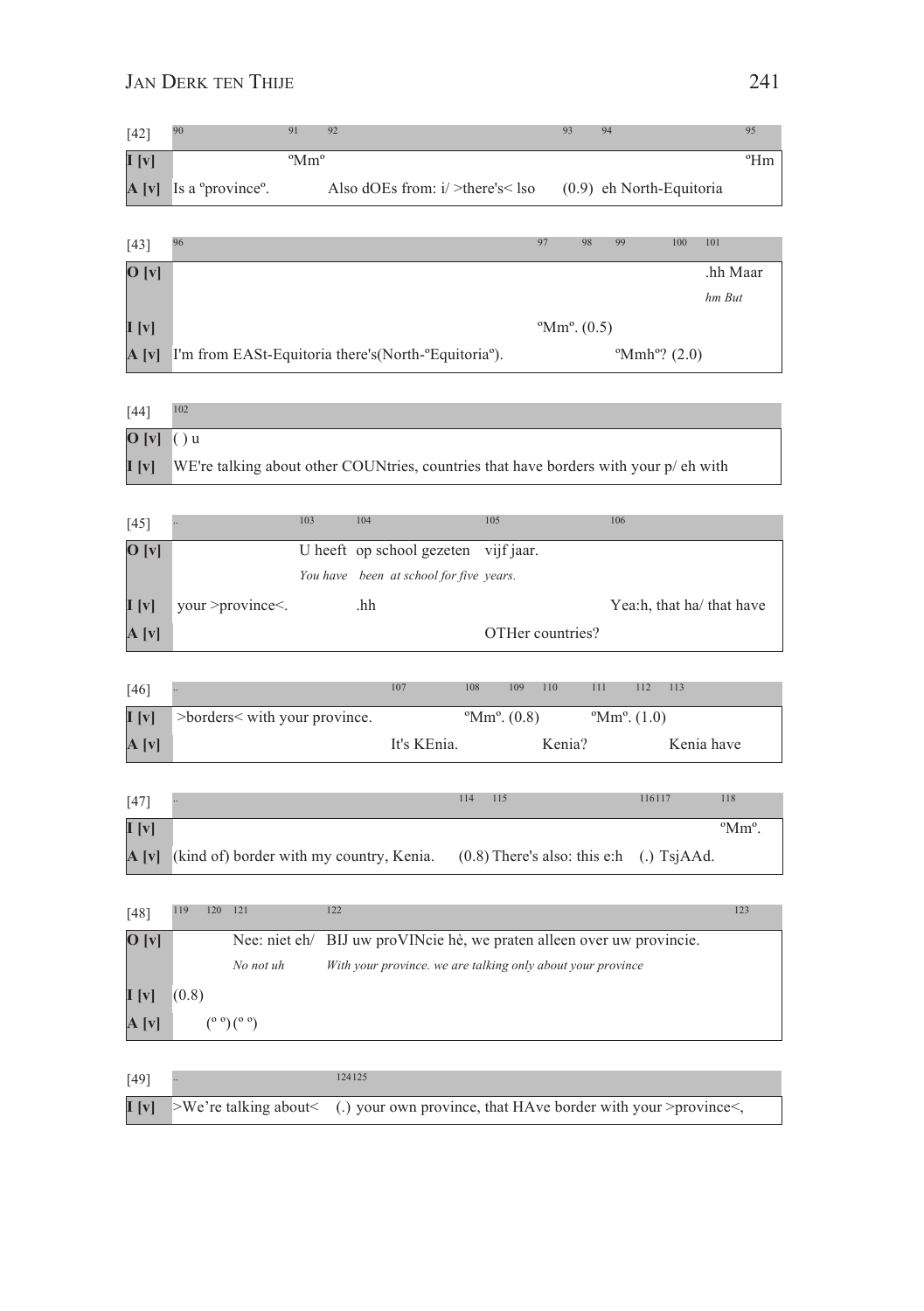| [50]                        |                    |                                                       |                                                         |            | 126    | 127                                                                                                |     |          |
|-----------------------------|--------------------|-------------------------------------------------------|---------------------------------------------------------|------------|--------|----------------------------------------------------------------------------------------------------|-----|----------|
| $\mathbf{I}$ $[\mathbf{v}]$ |                    | other country that has >border< with your "province". |                                                         |            | (1.3)  |                                                                                                    |     |          |
| $\mathbf{A}$ [v]            |                    |                                                       |                                                         |            |        | The >only country I can                                                                            |     |          |
|                             |                    |                                                       |                                                         |            |        |                                                                                                    |     |          |
| [51]                        |                    |                                                       | 128129                                                  |            | 130    | 131                                                                                                | 132 | 133      |
| 0 [v]                       |                    |                                                       |                                                         |            |        |                                                                                                    |     | En       |
|                             |                    |                                                       |                                                         |            |        |                                                                                                    |     | And      |
| $\mathbf{I}$ $[\mathbf{v}]$ |                    |                                                       |                                                         |            |        | <sup>o</sup> Kenia zei die <sup>o</sup> . (0.8)                                                    |     |          |
|                             |                    |                                                       |                                                         |            |        | Kenia he said                                                                                      |     |          |
| $\mathbf{A}$ [v]            |                    | $\degree$ remember $\degree$ ( ) border with my       | (.) province is ${}^{\circ}$ Kenia ${}^{\circ}$ . (0.5) |            |        |                                                                                                    |     |          |
|                             |                    |                                                       |                                                         |            |        |                                                                                                    |     |          |
| $[52]$                      |                    | 134                                                   |                                                         | 135<br>136 |        |                                                                                                    |     |          |
| 0  v                        | nog mEEr?          |                                                       |                                                         |            |        |                                                                                                    |     |          |
|                             | any more?          |                                                       |                                                         |            |        |                                                                                                    |     |          |
| I[V]                        |                    | $($ >You know<) >any other< one? $(1.2)$              |                                                         |            |        |                                                                                                    |     |          |
| A [v]                       |                    |                                                       |                                                         |            |        | <sup>o</sup> I'm not <sup>o</sup> ( <sup>o</sup> <sup>o</sup> ) <sup>o</sup> I was very young that |     |          |
|                             |                    |                                                       |                                                         |            |        |                                                                                                    |     |          |
| $[53]$                      | 137                | 138                                                   |                                                         |            | 139140 |                                                                                                    | 141 |          |
| O[v]                        |                    | Kunt u mij vertellen welke riVIER door U              |                                                         |            |        | $(.)$ <provincie> loopt?</provincie>                                                               |     |          |
|                             |                    | Could you tell me which rivers flow through           |                                                         |            |        | your pronvince?                                                                                    |     |          |
| I [v]                       |                    |                                                       |                                                         |            |        |                                                                                                    |     | See, can |
| A[v]                        | $time^o$ . $(1.7)$ |                                                       |                                                         |            |        |                                                                                                    |     |          |

The interviewer's question referring to the countries that border the claimed region of origin of the asylum seeker illustrates the application of the principle of Project Nation indirectly. In fact, the borders between the various speech and cultural and speech communities living in Sudan do not correspond to the national borders in this region (Thelwall 2007). The assumption of the interviewer that asylum seekers have geographical knowledge on the official borders might not correspond to the everyday live and knowledge of people living in these regions in which a war is going on.

These two examples provide an insight into the discourse of the LADO interview. The cases are examples of gate keeping discourse. They illustrate the question as to how European borders are addressed in the discourse between functionaries and asylum seekers. The specific characteristics of the gate keeping determine the LADO discourse as an activity type of its own (Bronsdijk 2006). They are characterised by the contradictive purposes, ethnocentric categorisations of the interviewers, and restrictions of translations by interpreters resulting in intercultural misunderstandings. The data collected in these interviews are the basis of an expert's analysis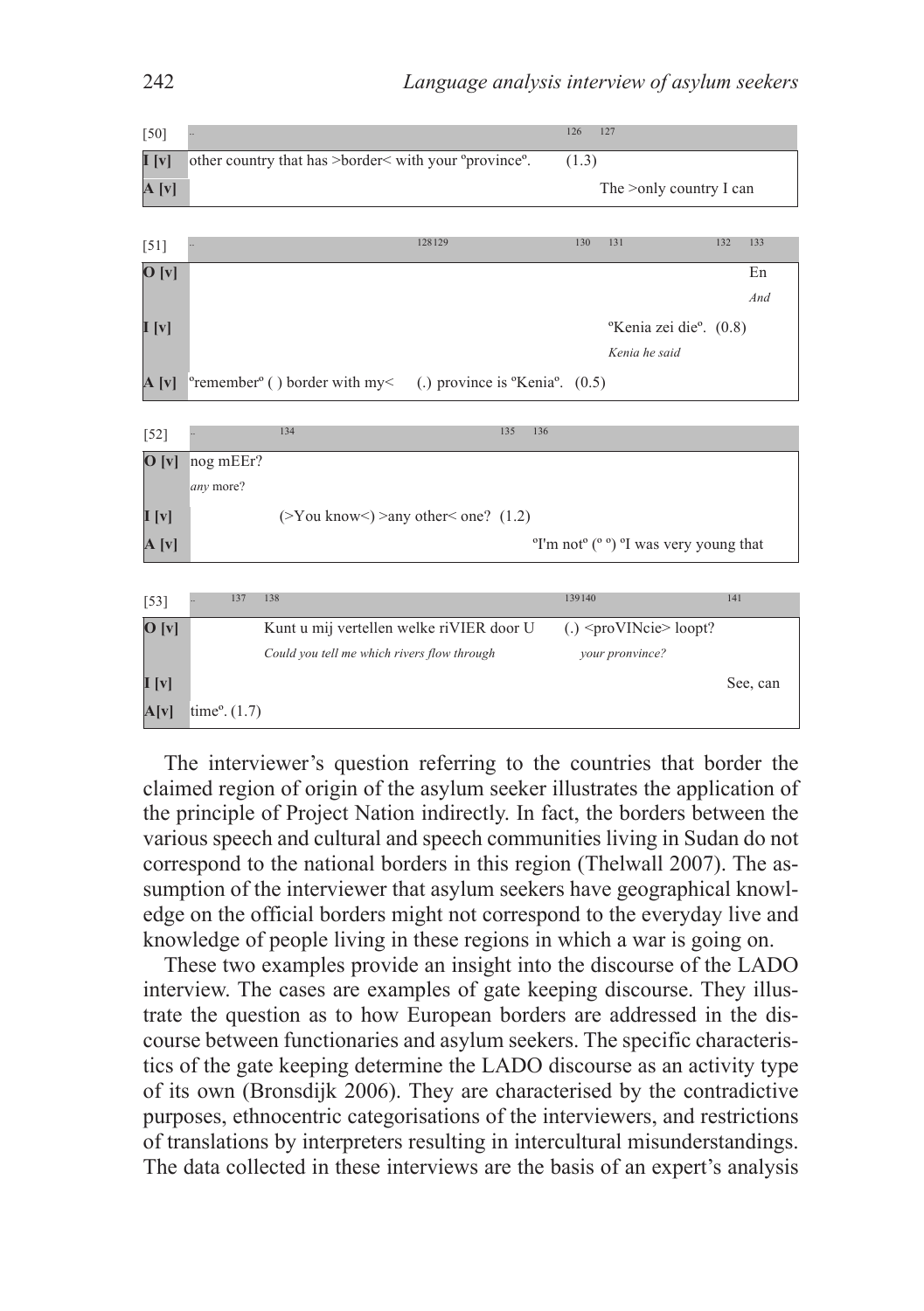of spoken language variants of the asylum seeker as shown in figure 2. The analyses strengthen the statements of an international forum of linguistic academics concerning who express serious doubts with respect to the reliability of the data collected in the LADO procedure (Eades and Arends 2004; de Graaf and Van den Hazelkamp 2006; Hübbuch and Meyer 2006; ten Thije 2007).

#### **6. Perspectives**

The methodology used in the LADO interviews shows a particular instance of the well-known Observer's Paradox in sociolinguistics, whereby the observation of linguistic action changes the action being observed. A researcher interested in naturalistic linguistic data cannot elicit or observe linguistic facts without affecting the data itself (Labov et al. 1968). Sociolinguists know that this paradox cannot be eliminated from their investigation, and therefore, has to be taken into account in the context of the methods of data collection and analysis.

From this methodological perspective some recent development in the Netherlands referring to the LADO procedure should be mentioned and appreciated. The Dutch Immigration and Naturalisation Services (IND) are participating in an international study in order/dedicated to benchmark the standards of interpreters in Europe. Moreover, the IND is investigating possibilities for alternative solutions of the assignments for interpreters in legal discourse more appropriate to the specific demands of the LADO procedure. Linguistic (contra) experts in cooperation with the Taalstudio plead for changes in the LADO procedure, namely that the formal interview should be replaced by an informal biographical or ethnographic interview (Spradley 1979). In conclusion, the necessity to organise an international research project in order to compare and validate the LADO procedure in various countries is recognised by the various partners in the professional linguistic field (McNamara 2007).

In sum*,* I propose that *Project Europe* should also incorporate a reliable, humane and fair language policy for asylum seekers.

#### **References**

- Auer, P. and Wei, L. (eds.) 2007, *Handbook of Multilingualism and Multilingual Communication*. Handbooks of Applied Linguistics 5. Berlin etc.: Mouton de Gruyter.
- Bot, H. 2005, *Dialogue interpreting in mental health*. Amsterdam: Rodopi.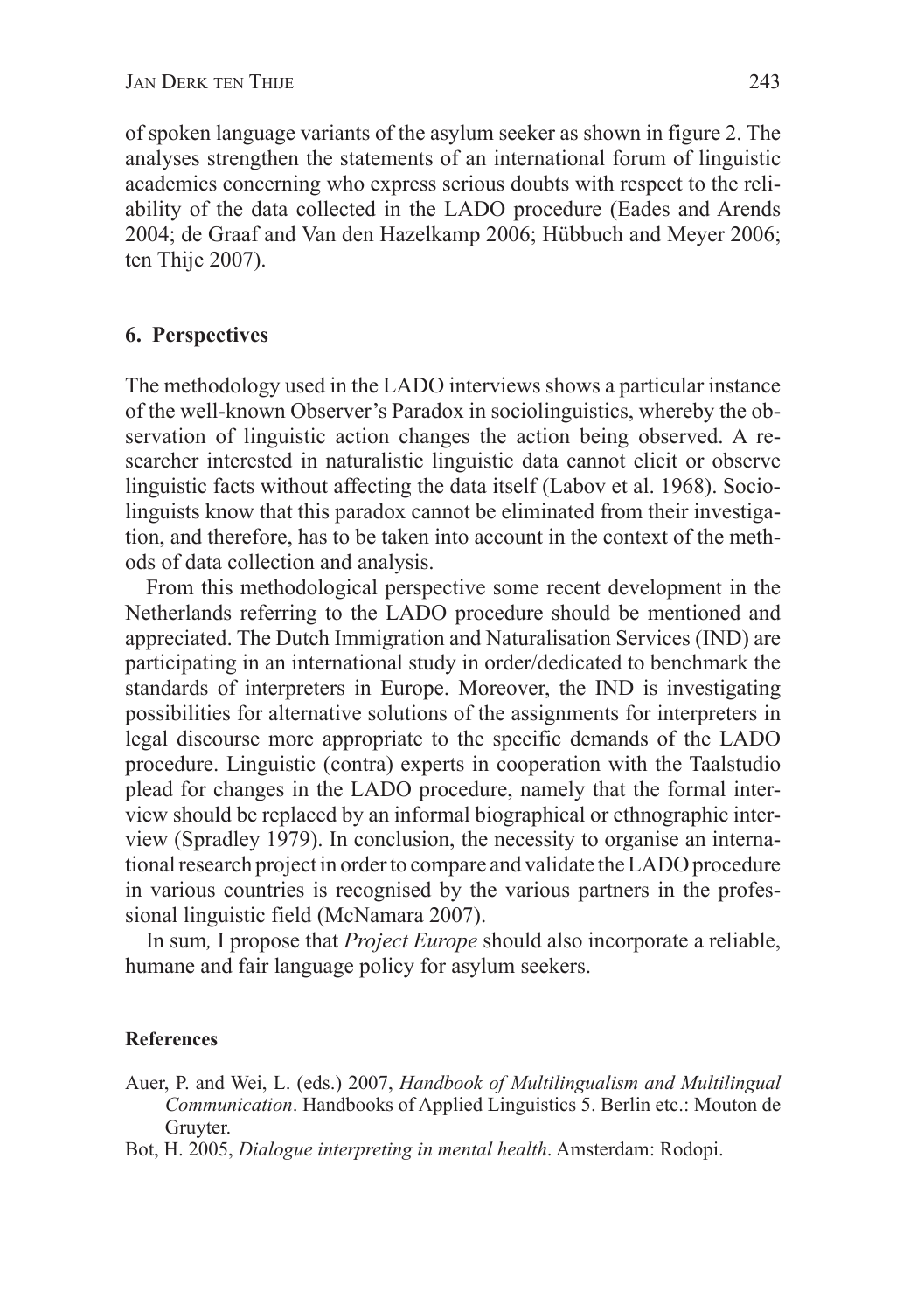- Bronsdijk, M. 2006, *Interpreter in the language analysis interview: Translation machine or second interviewer?* [Thesis Master Communication studies] Utrecht University. Available online: http://igitur-archive.library.uu.nl/student-theses/2007-0607-201206/UUindex.html (last visited 31-01-2008)
- Bührig, K. and Rehbein, J. 2000, *Reproduzierendes Handeln. Übersetzen, simultanes und konsekutives Dolmetschen im diskursanalytischen Vergleich,* Arbeiten zur Mehrsprachigkeit; Working papers in multilingualism 6 (67).
- Bührig, K. and Thije, J.D. ten 2005, «Diskurspragmatische Beschreibungsmodelle», in: U. Ammon, N. Dittmar, and K. Mattheier (eds.)*. Sociolinguistics – Soziolinguistik. An international Handbook of the Science of Language and Society*. Berlin: Mouton, pp. 1225- 1250.
- Bührig K. and Thije, J.D. ten (eds.) 2006, *Beyond Misunderstanding. The linguistic analysis of intercultural communication.* Amsterdam: Benjamins.
- Boutachekourt, K., Franssen, C., Kasem, A. and Trouw, M. 2003, *Inburgering in het land van herkomst.* Amsterdam: Ministerie van Justitie.
- Corcoran, C. 2004, «A critical examination of the use of language analysis interviews in asylum proceedings: a case study of a West African seeking asylum in the Netherlands», in: *Speech, Language and the Law* 11(2), p. 200-221.
- Coulmas, F. (ed.) 1991, *A Language Policy for the European Community. Prospects and Quandaries*. Berlin etc.: Mouton de Gruyter.
- De Graaf, A. and Van den Hazelkamp, C. 2006, Useful and reliable data for language analysis, in: T. Koole, J. Nortier, and B. Tahitu (eds.), *Artikelen van de Vijfde Sociolinguïstische conferentie,* pp. 199-208. Delft: Eburon.
- Dikker, S. and/& Verrips, M. 2004, *Taalanalyse: een vak apart. Een literatuurstudie.* De Taalstudio, Monnickendam.
- Doornbos, N. 2003, *De papieren asielzoeker. Institutionele communicatie in de asielprocedure*. Nijmegen: Instituut voor rechtssociologie/ centrum voor Migratierecht. Kun Nijmegen.
- Eades, D. and Arends, J. (eds.) 2004, *Speech Language and the Law* Volume 11, (2).
- Eades, D., Fraser, H., Siegel, J., McNamara, T. and Baker, B. 2003, «Linguistic identification in the determination of nationality», A preliminary report, *Language Policy* 2(2): 179-199.
- Ehlich, K. 1991, «Linguistic «integration» and «identity» the situation of migrant workers in the EC as a challenge and opportunity», in: F. Coulmas (ed.), *A Language Policy for the European Community, Prospects and Quandaries* Berlin, New York: Mouton de Gruyter, pp. 195-215.
- Ehlich, K. 2005, «Sprachenvielfalt Grenzenvielfalt?», in: H. Huget, C. Kambas, and W. Klein (eds.), *Grenzüberschreitungen. Differenz und Identität im Europa der Gegenwart.* Wiesbaden: VS Verlag für Sozialwissenschaften, pp. 105-113.
- Fermin, A.M.E. 2001, *Verplichte inburgering van nieuwkomers*. Utrecht: European Research Centre on Migration and Ethnic Relations.
- Gumperz, J.J. 1982, *Discourse Strategies*. Cambridge, Cambridge University Press.
- Hellinger, M. and Pauwels, A. (eds.) 2007, *Handbook of Language and Communication: Diversity and Change*. Handbooks of Applied Linguistics, 9. Berlin: Mouton de Gruyter.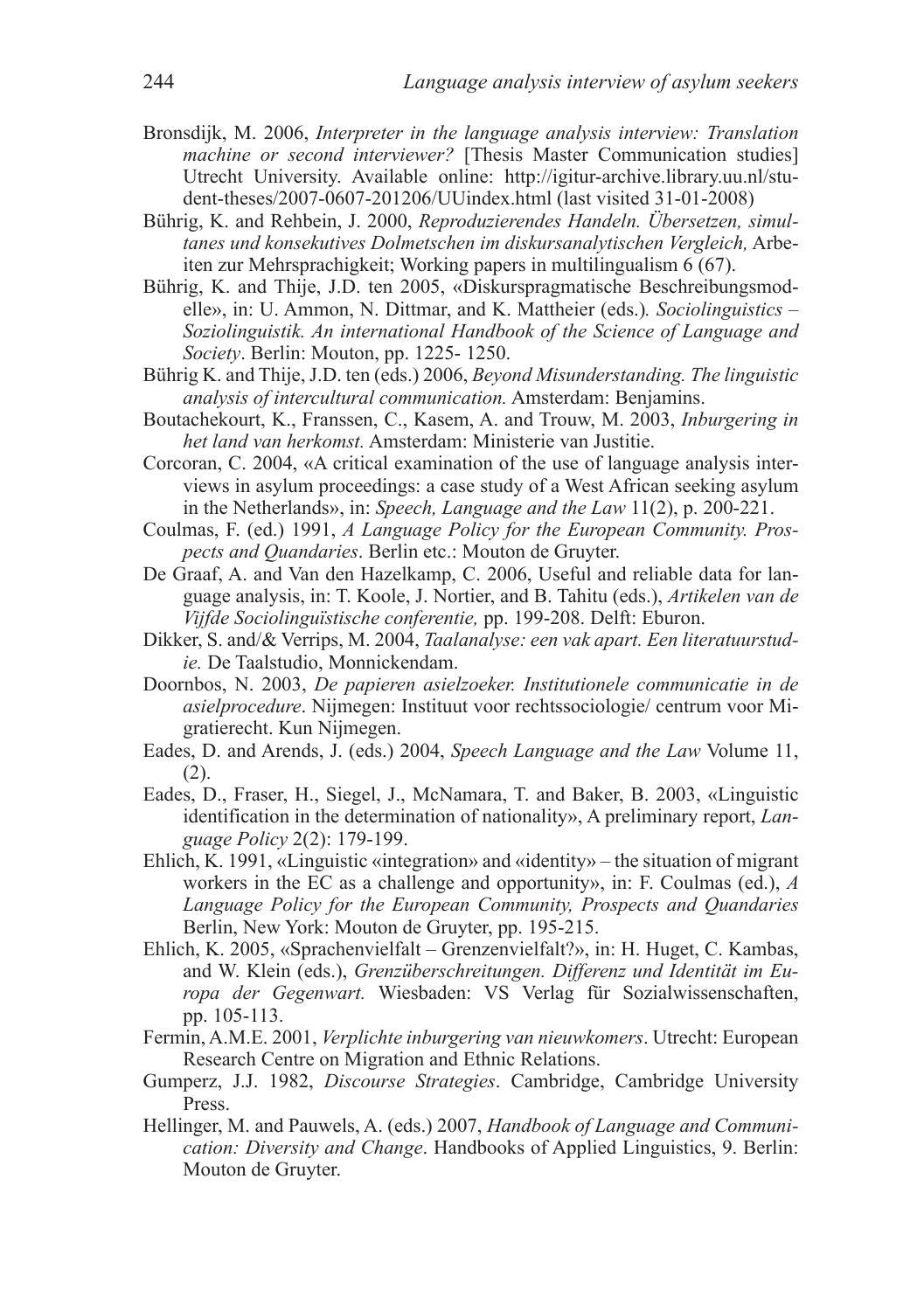- Hübbuch, P. and Meyer, L. 2006, *Language analysis interviews: What are the possibilities within this delicate frame of work?* Paper presented at Workshop Language Analysis in Refugee Status Determination, Sociolinguistic Symposium 16, Limerick, Ireland.
- Kälin, W. 1986, «Troubled Communication: Cross-Cultural. Misunderstandings in the Asylum-Hearing», in: *Refugees: Issues and directions*, 1/6, 230-241.
- Knapp, K. and Knapp-Potthoff, A. 1985, «Sprachmittlertätigkeit in Interkultureller Kommunikation», in: J. Rehbein (ed.), *Interkulturelle Kommunikation*. Tübingen, Gunter Narr Verlag, 450-464.
- Knapp-Potthoff, A. and Knapp, K. 1986, «Interweaving Two Discourses The Difficult Task of the Non-Professional Interpreter», in: J. House and S. Blum-Kulka (ed.), *Interlingual and Intercultural Communication*. Tübingen, Gunter Narr Verlag
- Koole, T. and Thije, J.D. ten 1994, The Construction of Intercultural Discourse. Team discussions of educational advisers, Amsterdam / Atlanta: RODOPI
- Labov, W., Cohen, P., Robins, C. and Lewis, J. 1968, *A study of the non-standard English of Negro and Puerto Rican Speakers in New York City.* Cooperative Research Report 3288. Volumes. I and II. Philadelphia: U.S. Regional Survey (Linguistics Laboratory, U. of Pa.)
- Language and National Origin Group 2004*, Guidelines for the Use of Language Analysis in Relation to Questions of National Origin in Refugee C*ases. http:// www.taalstudio.nl/GuidelinesLA.pdf. (last visit 10.04.2007)
- Maryns, K. 2004, *The asylum speaker: An ethnography of language and communication in the Belgian asylum procedure*. [Thesis] University of Gent.
- Maryns, K. 2005, «Monolingual language ideologies and code choice in the Belgian asylum procedure», *Language and Communication* 25, pp. 299-314.
- McNamara, T. 2007, *Language analysis: A question of validity*. Paper at the post conference workshop on 'Language Analysis for the determination of national origin of refugees' at the Joint Summer Meeting 2007 of the Society of Pidgin and Creole Linguistics and the Associação de Crioulos de Base Lexical Portugesa e Espanhola, June 21st 2007, Amsterdam.
- Spradley, J.P. 1979, *The Ethnographic Interview*. New York etc.: Holt, Rinehart and Winston Inc.
- Thelwall, R. 2007, *Arabic in the Sudan: origins, bi- and multi-lingualism, diglossia, dialect knowledge and problems of identification*. Paper at the post conference workshop on 'Language Analysis in the determination of national origin of refugees' at the Joint Summer Meeting 2007 of the Society of Pidgin and Creole Linguistics and the Associação de Crioulos de Base Lexical Portugesa e Espanhola, June 21st 2007, Amsterdam.
- Thije, J.D. ten 2002, «Stufen des Verstehens in der Analyse interkultureller Kommunikation», in: H. Kotthoff (ed.), *Kultur(en) im Gespräch. Studien zur Fremdheit und Interaktion*. Tübingen: Narr, 57-97
- Thije, J.D. ten 2003, «Eine Pragmatik der Mehrsprachigkeit: zur Analyse, diskursiver Interkulturen», in: R. De Cillia, J. Krumm and R. Wodak (eds.), *Die Kosten der Mehrsprachigkeit – Globalisierung und sprachliche Vielfalt / The Cost of Multilingualism – Globalisation and Linguistic Diverstity / Le Cout du Plurilinguism – Mondialisation et diversité linguistique*', Wien: Akademie der Wissenschaften, pp. 101-125.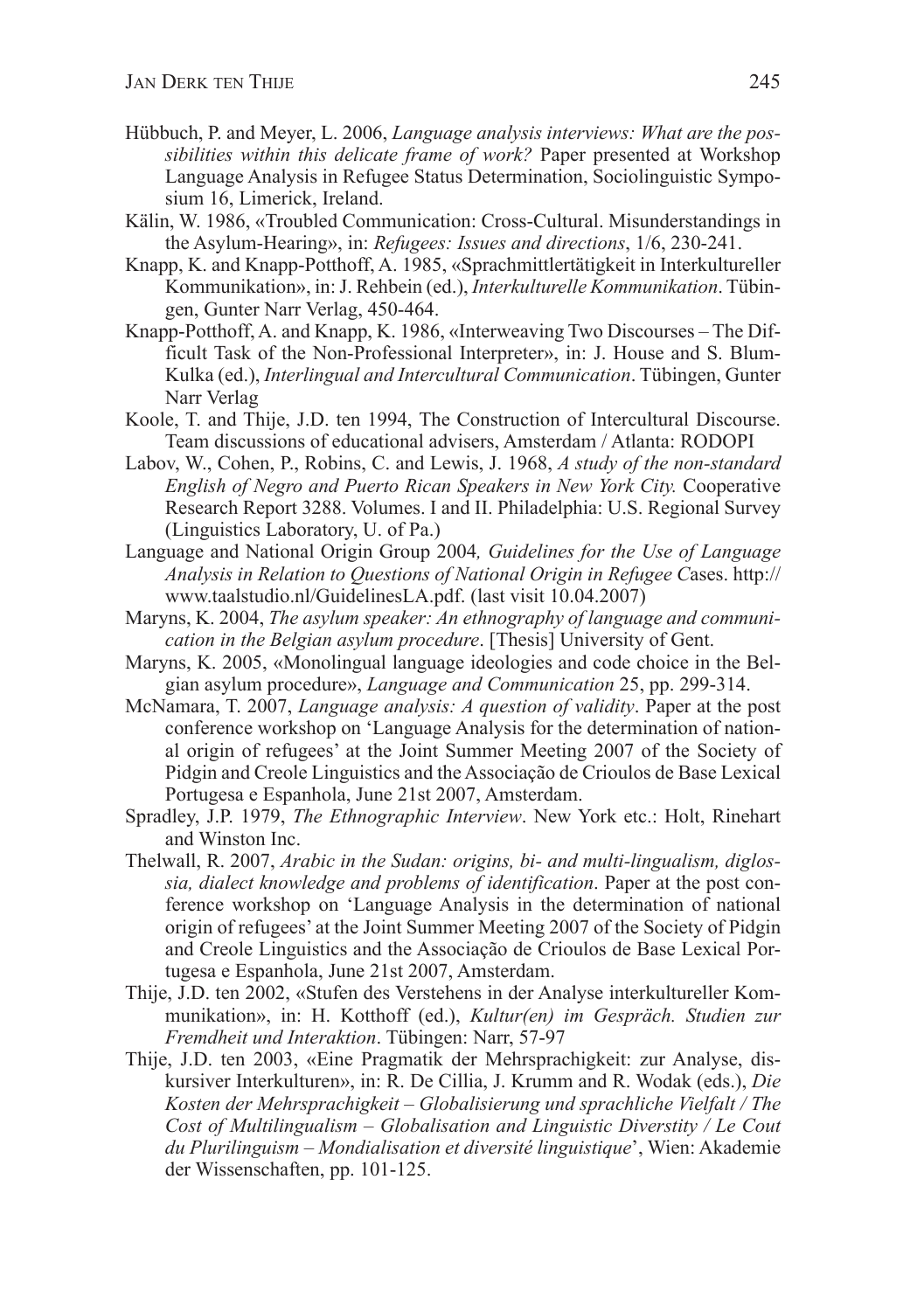- Thije, J.D. ten 2006, The *language analysis interview as mediated, intercultural discourse*. Paper presented at Workshop Language Analysis in Refugee Status Determination, Sociolinguistic Symposium 16, Limerick, Ireland.
- Thije, J.D. ten, to appear in 2008, «The self-retreat of the interpreter. An analysis of teasing and toasting in intercultural discourse», in: K. Bührig, J. House, and J.D. ten Thije (eds.) *Translatory Action and Intercultural Communication.* Manchester: St. Jerome Publishing.
- Thije, J.D. ten, to appear, «Die Benennung von Ländern und Völkern in der interkulturellen Kommunikation», in: K. Ehlich and S. Scheiter (eds.), *Interkulturelle Kommunikation – Möglichkeiten und Bedingungen ihrer Untersuchung.* München: Meidenbauer.

Wadensjö, C. 1992*, Interpreting as Interaction*. Linköping, Linköping University

#### **Notes**

- <sup>1</sup> I want to thank the participants at the Gerzensee symposium on 26th-28th April 2007 for their valuable comments on a draft version of this paper and/, especially the referent of my paper Gabriele Müller-Blaser. I thank Nicholas Burke for the correction of the English text. This article has been written in cooperation with De Taalstudio Amsterdam.
- <sup>2</sup> Although no official figures are published by the IND one can assume that the LADO procedure is used in ten percent of the total number of asylum applications.
- <sup>3</sup> LADO was the topic of panel discussions at the following conferences: the Society for Pidgin and Creole Linguistics in 2003, the International Association of Forensic Linguists (IAFL) in 2005, the Sociolinguistics Symposium (SS16) in 2006, the work shop at the annual conference of the Dutch Association for applied Linguistics (Anéla) in 2007 (see. ten Thije 2007), and the post conference workshop at the Society of Pidgin and Creole Linguistics 2007.
- <sup>4</sup> Bronsdijk (2006) is the result of cooperation between Utrecht University and the Taalstudio in Amsterdam. De Taalstudio is a company that provides various linguistic services to a range of customers. De Taalstudio provides language analyses in asylum cases by freelance independent professional linguists for a number of languages. Within their work, they are committed to apply the standards set out in the Guidelines. For more information, visit their website: http://www.taalstudio.nl/index%20engels.html (last visit 28.02.08)
- <sup>5</sup> The transcriptions have been specified in the computer programme Exmaralda, a programme which is used to make a transcription in a partiture model. See annexes 1 for transcription convention. One can find out more about Exmaralda on: http://www1. uni-hamburg.de/exmaralda/ (last visit 20.04.07)
- No official numbers are published by the IND on the outcome of the Dutch LADO procedure or on the amount of applications for a contra expertise. Based on lawyer's and experts' reports one could estimate that ten percent of the asylum seekers that are subject of the LADO procedure apply for a contra expertise.
- <sup>7</sup> Koole and ten Thije (1994), ten Thije (2001; 2002; 2003) and Bührig and ten Thije (2005; 2006) present an account of the methods of how discourse analysis can be used to reconstruct intercultural and institutional discourse.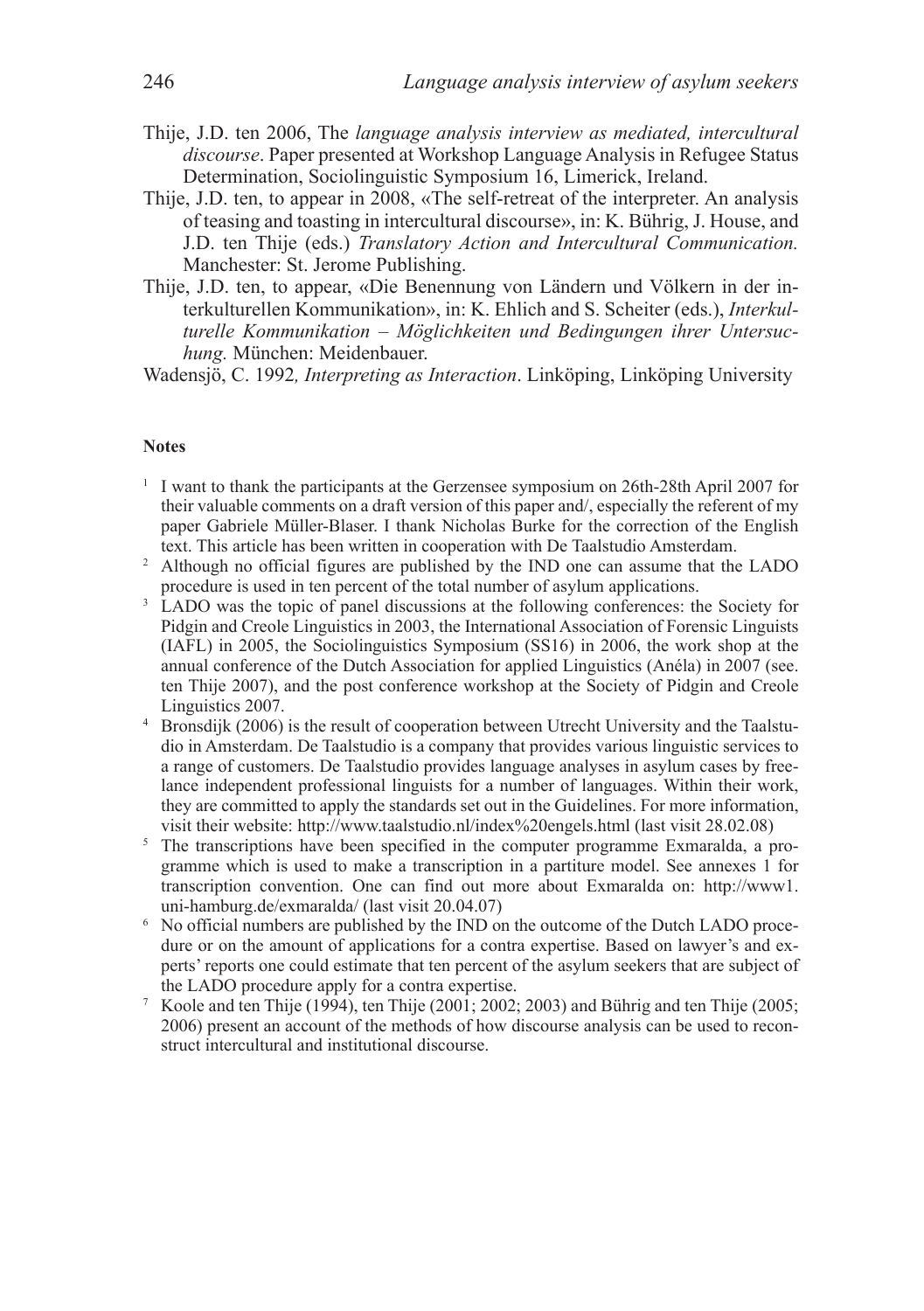#### **Annex (1) Transcription conventions**

#### *Score transcription conventions*

The score format follows musical notation. Each speaker is given three lines:

- a verbal communication line (indicated by speaker initials in capitals);
- a non-verbal communication line (indicated by italics);

– an intonation line (indicated by  $>$ ).

Verbal and non-verbal communication transcribed above each other within a score indicates simultaneity.

In addition, the following conventions are used:

|                                | Intonation pointing out that the speaker is/has finished.                |
|--------------------------------|--------------------------------------------------------------------------|
| $\,$                           | Slightly rising intonation pointing out that the speaker is/has not fin- |
|                                | ished                                                                    |
| $\gamma$                       | Asking intonation. Not particularly/necessarily after a question.        |
| wo:rd                          | An extension of the previous sound.                                      |
| w::ord                         | The more dots (the more), the longer the sound.                          |
| <b>WORD</b>                    | Pronounced louder than the other words. Sound is stressed.               |
| <sup>o</sup> word <sup>o</sup> | Pronounced softer than the other words. The more signs, the softer the   |
|                                | volume.                                                                  |
| wo(h)rd                        | Pronounced with a laugh.                                                 |
| $>$ word $<$                   | Relatively fast pronunciation.                                           |
| $\langle word \rangle$         | Relatively slow pronunciation.                                           |
| WQ                             | Audible cut short word or sentence.                                      |
| .hh                            | Audible breathing.                                                       |
| (0.5)                          | Silence of about 0.5 seconds (measured with Soundscriber)                |
| $\left( .\right)$              | Silence of less than three seconds.                                      |
| $\left( \right)$               | Inaudible text segment.                                                  |
| $\binom{0}{0}$                 | Inaudible text segment; only the volume can be heard.                    |
| (word)                         | Badly audible word; probably 'word'.                                     |
| $(\ldots)$                     | Text has been left out.                                                  |
| $((\text{cough}))$             | Comments of the transcriber.                                             |

# **Annex 2**

#### *Guidelines for the Use of Language Analysis in Relation to Questions of National Origin in Refugee Cases*

#### June 2004

Language and National Origin Group [an international group of linguists whose names appear below]

Language analysis is used by a number of governments around the world as part of the process of determining whether asylum seekers' cases are genuine. Such analysis usually involves consideration of a recording of the asylum seeker's speech in order to judge their country of origin. Use of language analysis has been criticized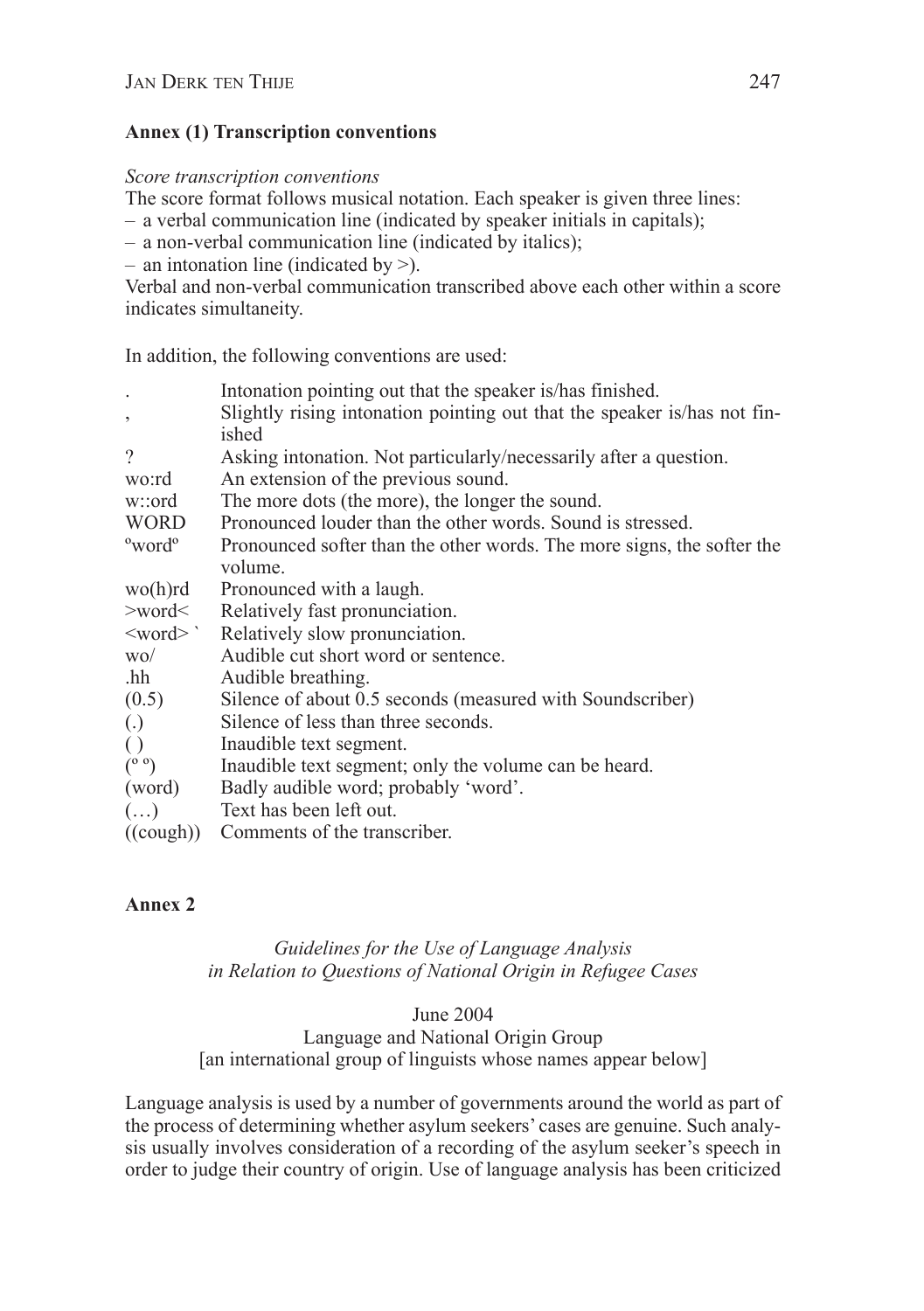on a number of grounds, and some uncertainty has arisen as to its validity. This paper responds to calls for qualified linguists to provide guidelines for use by governments and others in deciding whether and to what degree language analysis is reliable in particular cases.

We, the undersigned linguists, recognize that there is often a connection between the way that people speak and their national origin. We also recognize the difficulties faced by governments in deciding eligibility for refugee status of increasing numbers of asylum seekers who arrive without documents. The following guidelines are therefore intended to assist governments in assessing the general validity of language analysis in the determination of national origin, nationality or citizenship. We have attempted to avoid linguistic terminology. Where technical terms are required, they are explained (eg 'socialization' in Guideline 2, and 'code-switching' in Guideline 9c). The term 'language variety' which is used in several guidelines, refers generally to a language or a dialect.

#### **GENERAL GUIDELINES**

#### 1) LINGUISTS ADVISE, GOVERNMENTS MAKE NATIONALITY DETER-MINATIONS

Linguistic advice can be sought to assist governments in making determinations about national origin, nationality or citizenship. Linguists should not be asked to make such determinations directly. Rather, they should be asked to provide evidence which can be considered along with other evidence in the case.

#### 2) SOCIALIZATION RATHER THAN ORIGIN

Language analysis can not be used reliably to *determine* national origin, nationality or citizenship. This is because national origin, nationality and citizenship are all political or bureaucratic characteristics, which have no necessary connection to language.

In some cases, language analysis CAN be used to draw reasonable conclusions about the country of socialization of the speaker. (This refers to the place(s) where the speaker has learned, implicitly and/or explicitly, how to be a member of a local society, or of local societies.) The way that people speak has a strong connection with how and where they were socialized: that is, the languages and dialects spoken in the communities in which people grow up and live have a great influence on how they speak.

It is true that the country of a person's socialization is often the country of their origin. Therefore linguisic conclusions about a speaker's country of socialization may, in conjunction with other (non-linguistic) evidence, be able to assist immigration officials in making a determination about national origin in some cases. However, linguistic expertise cannot directly determine national origin, nationality or citizenship, which are not inherently linked to language, in the way that socialization is.

#### 3) LANGUAGE ANALYSIS MUST BE DONE BY QUALIFIED LINGUISTS Judgments about the relationship between language and regional identity should be made only by qualified linguists with recognized and up-to-date expertise, both in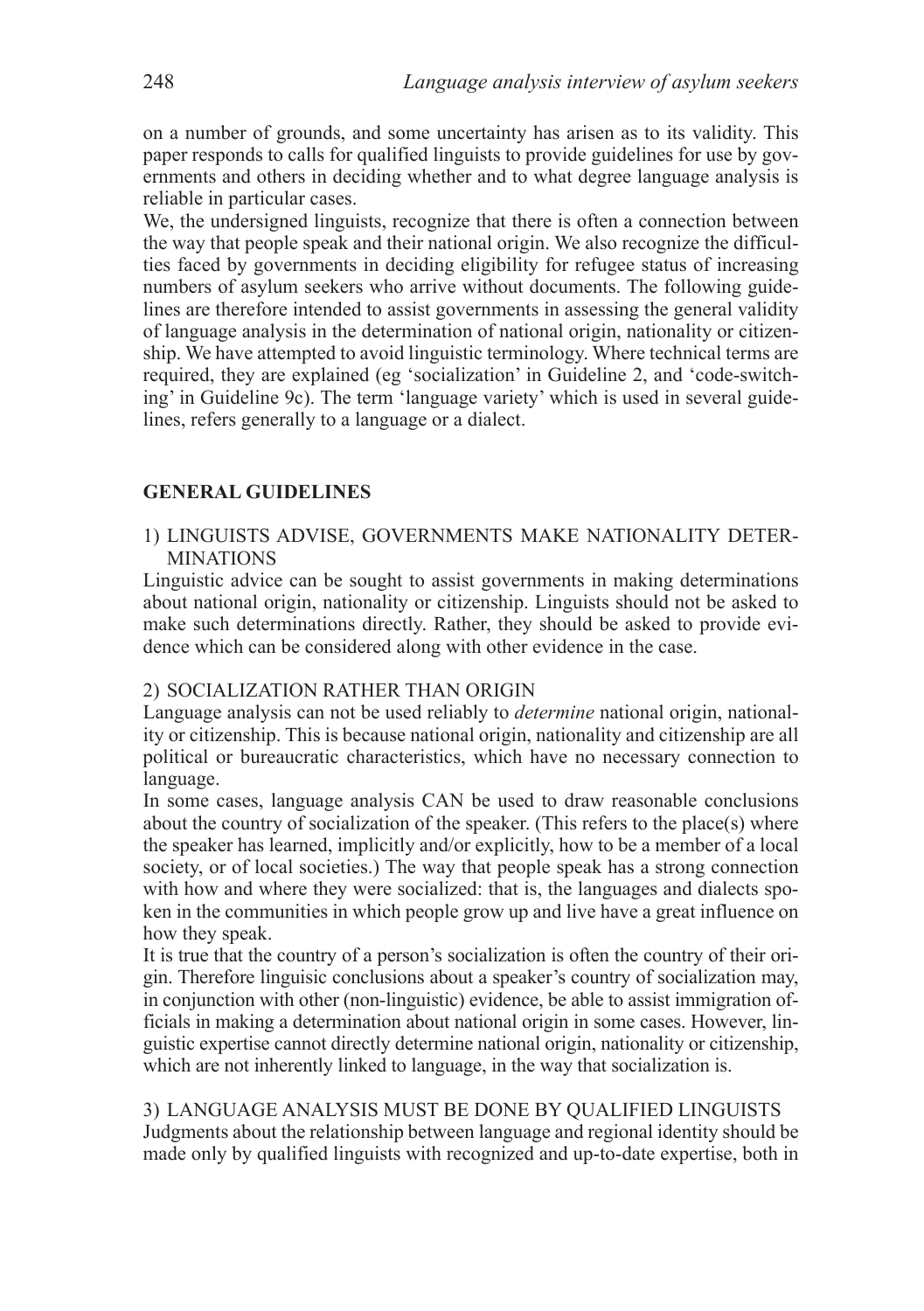linguistics and in the language in question, including how this language differs from neighboring language varieties. This expertise can be evidenced by holding of higher degrees in linguistics, peer reviewed publications, and membership of professional associations. Expertise is also evident from reports, which should use professional linguistic analysis, such as IPA (International Phonetic Association) transcription and other standard technical tools and terms, and which should provide broad coverage of background issues, citation of relevant academic publications, and appropriate caution with respect to conclusions reached.

## 4) LINGUIST'S DEGREE OF CERTAINTY

Linguists should have the right and responsibility to qualify the certainty of their assessments, even about the country of socialization. It should be noted that it is rarely possible to be 100% certain of conclusions based on linguistic evidence alone (as opposed to fingerprint or DNA evidence), so linguistic evidence should always be used in conjunction with other (non-linguistic) evidence. Further, linguists should not be asked to, and should not be willing to, express their certainty in quantitative terms (eg '95% certain that person  $X$  was socialized in country  $Y'$ ), but rather in qualitative terms, such as 'based on the linguistic evidence, it is possible, likely, highly likely, highly unlikely' that person X was socialized in country Y'. This is because this kind of language analysis does not lend itself to quantitative statistics such as are often found in some others kinds of scientific evidence.

## 5) LANGUAGE ANALYSIS REQUIRES USEFUL AND RELIABLE DATA

Linguists should be allowed to decide what kind of data they need for their language analysis. If the linguist considers the data provided for analysis to be insufficiently useful or reliable, he or she should either request better data or state that a language analysis can not be carried out in this case. Some relevant examples include a recording of poor audio quality, a recording of insufficient duration, or an interview carried out with an interpreter who is not speaking the language of the interviewee.

To avoid such problems, it is preferable for linguists to collect the language sample(s) for analysis, or to advise on their collection.

6) LINGUISTS SHOULD PROVIDE SPECIFIC EVIDENCE OF PROFES-SIONAL TRAINING AND EXPERTISE, WITH THE RIGHT TO REQUIRE THAT THIS INFORMATION REMAIN CONFIDENTIAL

Linguists should provide specific evidence of their professional training and expertise, for example in a curriculum vitae, so that a court may have the opportunity to assess these matters. But linguists should have the right to require that this information is kept confidential, and not revealed to either the asylum seeker, or the country from which they are fleeing.

#### 7) THE EXPERTISE OF NATIVE SPEAKERS IS NOT THE SAME AS THE EXPERTISE OF LINGUISTS

There are a number of reasons why people without training and expertise in linguistic analysis should not be asked for such expertise, even if they are native speakers of the language, with expertise in translation and interpreting. Just as a person may be a highly accomplished tennis player without being able to analyze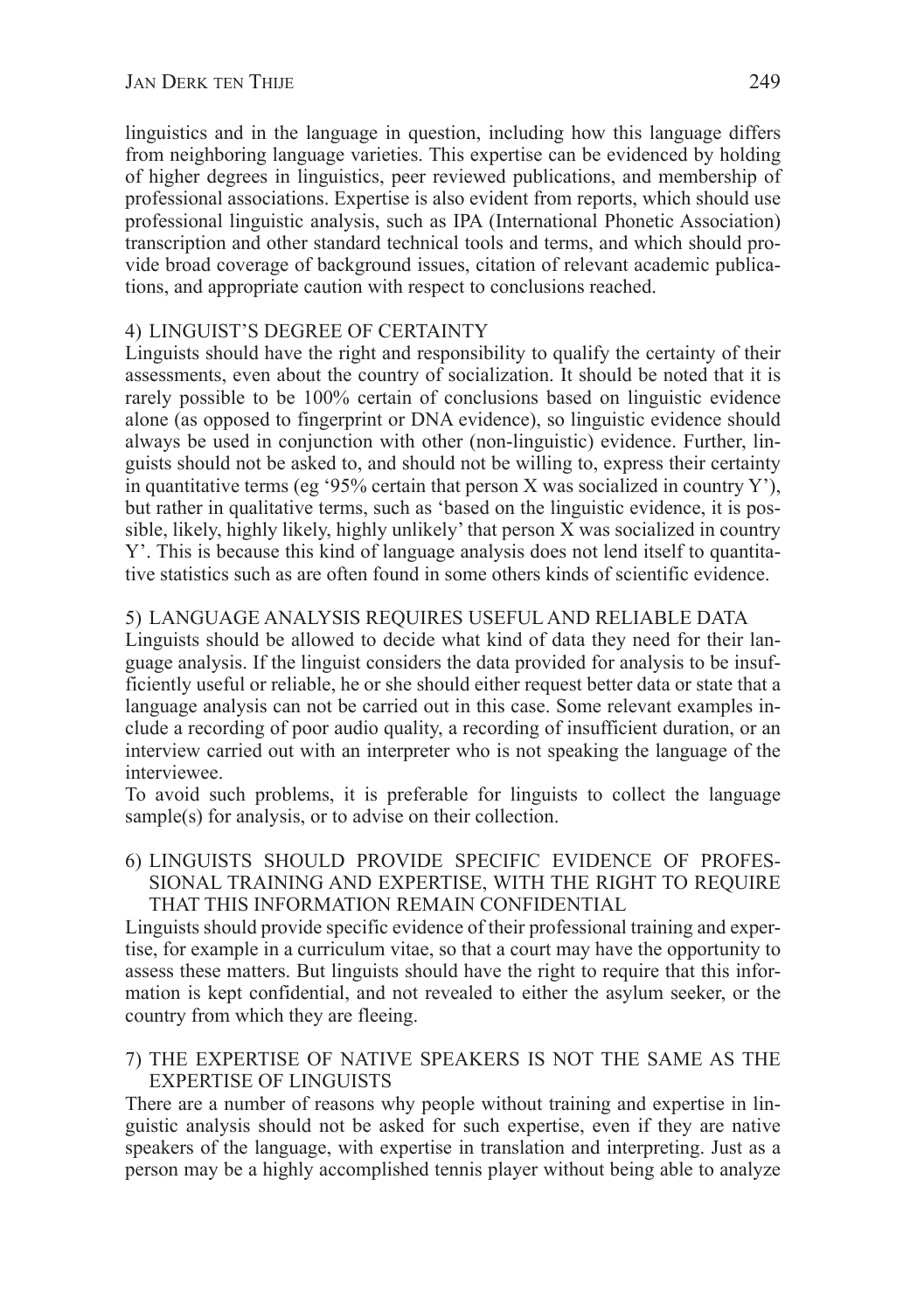the particular muscle and joint movements involved, so too, skill in speaking a language is not the same as the ability to analyze a language and compare it to neighboring language varieties.

#### **MORE SPECIFIC GUIDELINES**

#### 8) WHERE RELATED VARIETIES OF THE SPEAKER'S LANGUAGE ARE SPOKEN IN MORE THAN ONE COUNTRY

In many regions throughout the world, national borders are not the same as linguistic borders, and the same language, or closely related varieties of the same language, is/are spoken in more than one country (eg ethnic Armenians living in both Armenia and Azerbaijan speak what is known as 'Standard East-Armenian', and ethnic Hazaras living in both Afghanistan and Pakistan speak Hazargi Dari).

In such situations, while linguistic analysis may often be able to determine the *region* in which the speaker's socialization took place, it can not be used to determine in which *nation* the speaker's socialization took place. In such situations, an analyst should

- (a) be able to specify in advance whether there exist linguistic features which can reliably distinguish regional varieties, and what they are,
- (b) be able to devise reliable procedures, similar to linguistic field methods, for eliciting these features from the speaker without distortion or bias,
- (c) be prepared to conclude, in the event that such features do not exist or do not occur in the data, that in this case linguistic evidence simply cannot help answer the question of language socialization.

#### 9) LANGUAGE MIXING

*It is unreasonable in many situations to expect a person to speak only one language variety in an interview or other recording, for the following reasons:* 

- (a) Sociolinguistic research shows that multilingualism is the norm in many societies throughout the world.
- (b) In many multilingual societies, it is common for two or more language varieties to be used on a daily basis within a single family. In such families, it is also common for the speech of individuals in one language variety to show some influences from other varieties spoken in the family.
- (c) Many bilingual or multilingual speakers use more than one language variety in a single interaction: this use of 'code switching' or 'style shifting' is very complex, and often subconscious.
- (d) Further, there is variation in all language varieties, that is, more than one way of saying the same thing.
- (e) It can often be hard for linguists to determine the difference between variation within a single language variety, and code-switching between related varieties. For example, when analyzing the speech of a person from Sierra Leone, it may be very difficult to know for some particular utterances whether they are in Krio, the creole language, or Sierra Leonean English. It is also important to note that while linguists distinguish these as separate varieties, their speakers often do not.